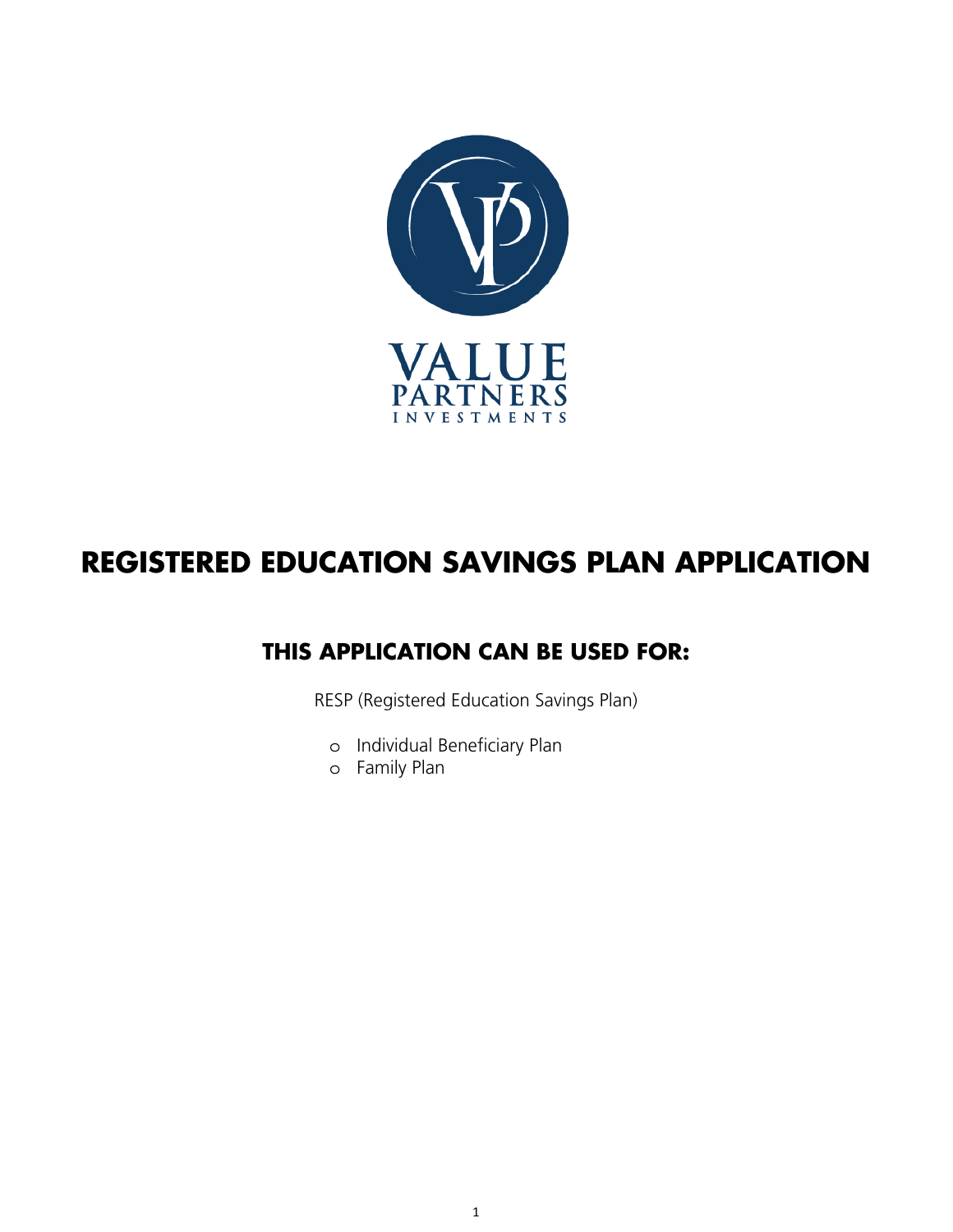### VALUE PARTNERS INVESTMENTS INC. – EDUCATION SAVINGS PLAN APPLICATION

300-175 Hargrave, Winnipeg, MB R3C 3R8

T 866-323-4235/204-949-1697 F 204-949-1743

(Note: All paperwork is to be sent to RBC Investor Services)

| Section 1: Plan Type                                                                       |                                                                                                                                                           |
|--------------------------------------------------------------------------------------------|-----------------------------------------------------------------------------------------------------------------------------------------------------------|
|                                                                                            |                                                                                                                                                           |
| Value Partners Investments Inc. Education Savings Plan                                     | <b>For Changes to Existing Account</b>                                                                                                                    |
| □ Individual Beneficiary Plan                                                              |                                                                                                                                                           |
| □ Family Plan                                                                              | Value Partners Investments Inc. Account Number                                                                                                            |
|                                                                                            |                                                                                                                                                           |
| Section 2: Subscriber Information                                                          |                                                                                                                                                           |
| $\Box$ Mr. $\Box$ Mrs. $\Box$ Miss $\Box$ Ms. $\Box$ Dr.                                   |                                                                                                                                                           |
|                                                                                            |                                                                                                                                                           |
|                                                                                            |                                                                                                                                                           |
| Last Name                                                                                  | First Name<br>Initials                                                                                                                                    |
|                                                                                            |                                                                                                                                                           |
| Address                                                                                    | City<br>Province Postal Code<br>Country                                                                                                                   |
|                                                                                            |                                                                                                                                                           |
|                                                                                            |                                                                                                                                                           |
| Telephone<br><b>Business Phone</b>                                                         | Date of Birth (YYYY/MM/DD)<br>SIN                                                                                                                         |
|                                                                                            |                                                                                                                                                           |
|                                                                                            |                                                                                                                                                           |
| Joint Subscriber information. Only spouses or common-law partners can be joint subscribers |                                                                                                                                                           |
|                                                                                            |                                                                                                                                                           |
| $\Box$ Mr. $\Box$ Mrs. $\Box$ Miss $\Box$ Ms. $\Box$ Dr.                                   | $\Box$ Both subscribers must sign $\Box$ Either subscriber may sign                                                                                       |
|                                                                                            |                                                                                                                                                           |
|                                                                                            |                                                                                                                                                           |
| Last Name                                                                                  | <b>First Name</b><br>Initials                                                                                                                             |
|                                                                                            | Both Subscribers will be required to sign on any future instructions                                                                                      |
| Date of Birth (YYYY/MM/DD)<br>SIN                                                          | or changes unless you tell us otherwise by checking the box above.                                                                                        |
|                                                                                            |                                                                                                                                                           |
| Address $\Box$ Same as above or $\Box$ Attach a separate sheet                             |                                                                                                                                                           |
|                                                                                            |                                                                                                                                                           |
| Section 3: Dealer Information                                                              |                                                                                                                                                           |
|                                                                                            |                                                                                                                                                           |
|                                                                                            |                                                                                                                                                           |
|                                                                                            |                                                                                                                                                           |
| Dealer Name<br>Dealer Code                                                                 | Dealer Account Number                                                                                                                                     |
|                                                                                            |                                                                                                                                                           |
|                                                                                            |                                                                                                                                                           |
| Representative Name<br>Representative Code                                                 | Telephone Number                                                                                                                                          |
|                                                                                            |                                                                                                                                                           |
| Section 4: Beneficiary Designation - Individual Beneficiary Plan                           |                                                                                                                                                           |
|                                                                                            |                                                                                                                                                           |
|                                                                                            | The beneficiary can be you or another person that may or may not be related to you. The beneficiary must be a Canadian resident and have a valid          |
|                                                                                            | social insurance number. To avoid delays in registration or applicable grant/bond payments, the beneficiary's name must match exactly with the            |
| Social Insurance Registration Office (SIR).                                                |                                                                                                                                                           |
|                                                                                            |                                                                                                                                                           |
|                                                                                            |                                                                                                                                                           |
| Last Name                                                                                  | <b>First Name</b><br>Initials                                                                                                                             |
|                                                                                            | Relationship to Subscriber: $\Box$ Child $\Box$ Grandchild $\Box$ Sibling $\Box$ Other:                                                                   |
| Date of Birth (YYYY/MM/DD)<br>SIN                                                          |                                                                                                                                                           |
|                                                                                            |                                                                                                                                                           |
| Address $\Box$ Same as subscriber(s)                                                       | Gender $\Box$ Male $\Box$ Female                                                                                                                          |
|                                                                                            |                                                                                                                                                           |
|                                                                                            |                                                                                                                                                           |
| Address                                                                                    | City<br>Postal Code<br>Country<br>Province                                                                                                                |
|                                                                                            |                                                                                                                                                           |
|                                                                                            | If you are not the custodial parent of the beneficiary who is under the age of 19 complete the chart below so we can fulfill our obligation to notify the |
| beneficiary's parent, guardian that they have been named as a beneficiary of this plan.    |                                                                                                                                                           |
|                                                                                            |                                                                                                                                                           |
|                                                                                            |                                                                                                                                                           |
| Last Name                                                                                  | First Name<br>Initials                                                                                                                                    |
|                                                                                            |                                                                                                                                                           |
|                                                                                            |                                                                                                                                                           |
| Address                                                                                    | Postal Code<br>City<br>Province<br>Country                                                                                                                |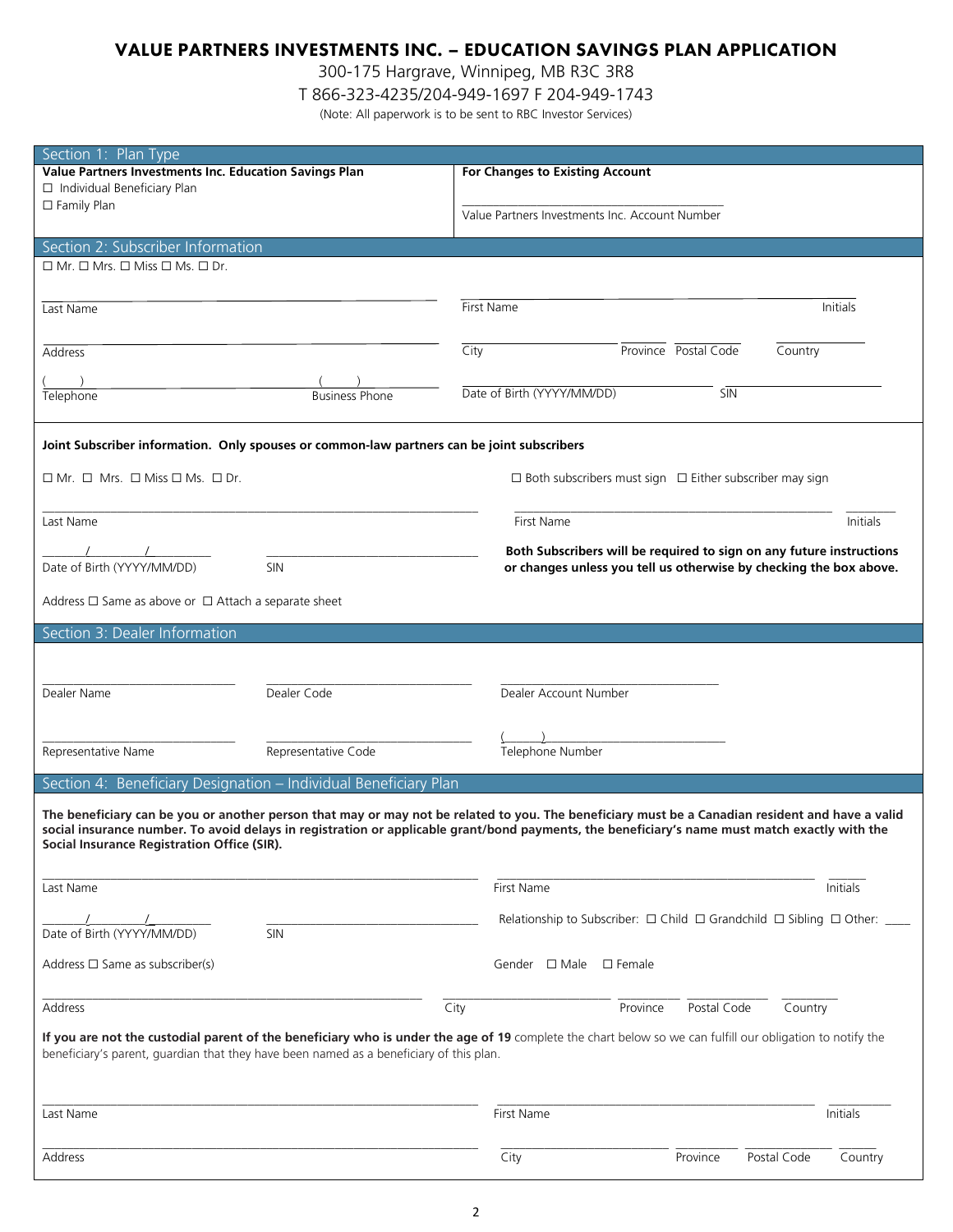#### Section 5: Beneficiary Designation – Family Plan

**Beneficiaries in a Family plan must be under 21 years old, unless this is a transfer from an existing Family plan. All beneficiaries must be related to the subscriber(s) by blood or adoption as defined in the Income Tax Act (Canada), be Canadian residents and have a valid social insurance number. Your children, grandchildren, brothers and sisters are related to you by blood. Your nieces and nephews are not related to you by blood. To avoid delays in registration or applicable grant/bond payments, the beneficiaries' names must match exactly with the Social Insurance Registration Office (SIR).**

☐ Check here if the beneficiaries are siblings of each other and related by blood or adoption.

☐ Check here if you have attached a separate sheet with additional beneficiary information or contribution allocation instructions.

| <b>Beneficiary 1</b><br>Relationship to Subscriber(s): □ Child □ Grandchild □ Sibling                                                                                                                                                                                                                                                                                            | <b>Beneficiary 2</b>                                                                                  | Relationship to Subscriber(s): $\Box$ Child $\Box$ Grandchild $\Box$ Sibling |                                                      |
|----------------------------------------------------------------------------------------------------------------------------------------------------------------------------------------------------------------------------------------------------------------------------------------------------------------------------------------------------------------------------------|-------------------------------------------------------------------------------------------------------|------------------------------------------------------------------------------|------------------------------------------------------|
| Last Name                                                                                                                                                                                                                                                                                                                                                                        | Last Name                                                                                             |                                                                              |                                                      |
| First Name<br>Initials                                                                                                                                                                                                                                                                                                                                                           | First Name                                                                                            |                                                                              | Initials                                             |
| Date of Birth (YYYY/MM/DD)<br>SIN                                                                                                                                                                                                                                                                                                                                                |                                                                                                       | Date of Birth (YYYY/MM/DD)                                                   | SIN                                                  |
| Address $\Box$ same as subscriber(s)<br>Gender: $\Box$ Male $\Box$ Female                                                                                                                                                                                                                                                                                                        |                                                                                                       | Address $\Box$ same as subscriber(s)<br>Gender: $\Box$ Male $\Box$ Female    |                                                      |
| <b>Beneficiary 3</b><br>Relationship to Subscriber(s): $\Box$ Child $\Box$ Grandchild $\Box$ Sibling                                                                                                                                                                                                                                                                             | <b>Beneficiary 4</b>                                                                                  | Relationship to Subscriber(s): $\Box$ Child $\Box$ Grandchild $\Box$ Sibling |                                                      |
| Last Name                                                                                                                                                                                                                                                                                                                                                                        | Last Name                                                                                             |                                                                              |                                                      |
| First Name<br>Initials                                                                                                                                                                                                                                                                                                                                                           | <b>First Name</b>                                                                                     |                                                                              | Initials                                             |
| $\frac{\ell}{\text{Date of Birth (YYYY/MM/DD)}}$<br>$\overline{\text{SIN}}$                                                                                                                                                                                                                                                                                                      |                                                                                                       | $\frac{\ell}{\text{Date of Birth (YYYY/MM/DD)}}$                             | SIN                                                  |
| Address $\Box$ same as subscriber(s)<br>Gender: □ Male □ Female                                                                                                                                                                                                                                                                                                                  |                                                                                                       | Address $\Box$ same as subscriber(s)<br>Gender: □ Male □ Female              |                                                      |
| The contributions will be split equally among the above-noted beneficiaries unless you provide alternate allocation instructions below:                                                                                                                                                                                                                                          |                                                                                                       |                                                                              |                                                      |
| Beneficiary 1 __________% Beneficiary 2 ___________ % Beneficiary 3 __________% Beneficiary 4 __________%                                                                                                                                                                                                                                                                        |                                                                                                       |                                                                              |                                                      |
| If you are not the custodial parent of a beneficiary who is under the age of 19, complete the chart below so we can fulfill our obligation to notify the<br>beneficiary's parent, guardian that they have been named as a beneficiary of this plan. Please attach a separate sheet for additional information for<br>parents or guardians if applicable.                         |                                                                                                       |                                                                              |                                                      |
| Last Name                                                                                                                                                                                                                                                                                                                                                                        |                                                                                                       | First Name                                                                   | Initials                                             |
| Address                                                                                                                                                                                                                                                                                                                                                                          | City                                                                                                  |                                                                              | Province Postal Code<br>Country                      |
| Section 6: Contribution Instructions                                                                                                                                                                                                                                                                                                                                             |                                                                                                       |                                                                              |                                                      |
| □ New Contribution<br>Name of Fund                                                                                                                                                                                                                                                                                                                                               | $\Box$ Incoming Transfer (Transfer document(s) must be attached)<br>Amount (\$ / %)<br>Fund<br>Number | Wire Order                                                                   | PAC Amount<br>Sales Charge<br>$(0 - 4\%)$<br>$($ \$) |
|                                                                                                                                                                                                                                                                                                                                                                                  |                                                                                                       |                                                                              |                                                      |
|                                                                                                                                                                                                                                                                                                                                                                                  |                                                                                                       |                                                                              |                                                      |
|                                                                                                                                                                                                                                                                                                                                                                                  |                                                                                                       |                                                                              |                                                      |
| Note: All CESG/ACESG will be allocated based on the original contribution transaction(s). If received, any CLB and applicable provincial<br>grants will be invested according to the above allocations unless otherwise noted. In the absence of such instructions, the incentives will be<br>deposited to VPI Mortage Pool (006). All Distributions will be reinvested in full. |                                                                                                       |                                                                              |                                                      |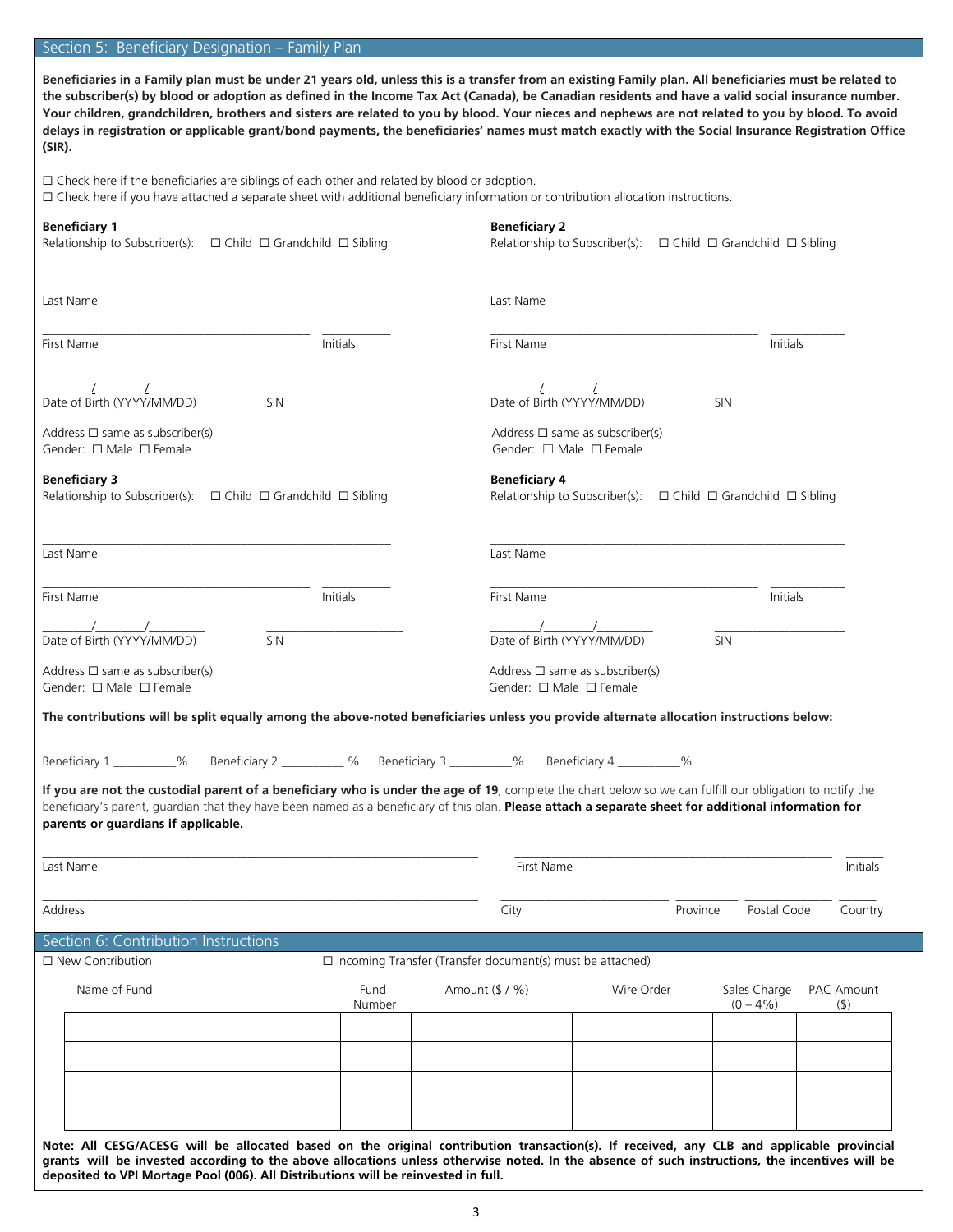| Section 7: Pre-Authorized Chequing Plan (PAC) Instructions                                                                                                                                                                                                                                                                                                                                                                                                                                                                                                                |  |  |  |  |  |
|---------------------------------------------------------------------------------------------------------------------------------------------------------------------------------------------------------------------------------------------------------------------------------------------------------------------------------------------------------------------------------------------------------------------------------------------------------------------------------------------------------------------------------------------------------------------------|--|--|--|--|--|
| Frequency: □ Annually □ Semi-annually □ Quarterly □ Bi-Monthly □ Monthly □ Semi-monthly (1st & 15th) □ Bi-Weekly □ Weekly                                                                                                                                                                                                                                                                                                                                                                                                                                                 |  |  |  |  |  |
| Start Date: $\frac{1}{(YYYY/MM/DD)}$                                                                                                                                                                                                                                                                                                                                                                                                                                                                                                                                      |  |  |  |  |  |
| For a joint bank account, all Depositors must sign if more than one signature is required on cheques issued against the account. By signing, you confirm that you<br>have read and agree to the PAC Plan Agreement outlined in this application.                                                                                                                                                                                                                                                                                                                          |  |  |  |  |  |
| Section 8: Banking Information (A "VOID" cheque is required to be attached)                                                                                                                                                                                                                                                                                                                                                                                                                                                                                               |  |  |  |  |  |
|                                                                                                                                                                                                                                                                                                                                                                                                                                                                                                                                                                           |  |  |  |  |  |
| Name of Institution<br>Address<br>Transit Number Bank Code Account Number                                                                                                                                                                                                                                                                                                                                                                                                                                                                                                 |  |  |  |  |  |
| *** See (1) below for Family and Individual plans or (2) for Specified plan***<br>Section 9: Plan Maturity and Termination                                                                                                                                                                                                                                                                                                                                                                                                                                                |  |  |  |  |  |
| <b>FINAL CONTRIBUTION DATE:</b><br><b>PLAN TERMINATION DATE:</b><br>$\frac{1}{(YYYY/MM/DD)}$<br>$\frac{1}{(YYYY/MM/DD)}$                                                                                                                                                                                                                                                                                                                                                                                                                                                  |  |  |  |  |  |
| (1) The final contribution date for the Family and Individual plans cannot be later than December 31st of the 31st year (32 years) after the plan is opened. The<br>termination date for the Family and Individual Plans cannot be later than December 31st of the 35th year (36 years) after the plan is opened.                                                                                                                                                                                                                                                         |  |  |  |  |  |
| (2) The final contribution date for a Specified Plan cannot be later than December 31st of the 35th year (36 years) after the plan is opened. The termination date for<br>a Specified Plan cannot be later than December 31st of the 40th year (41 years) after the plan is opened.                                                                                                                                                                                                                                                                                       |  |  |  |  |  |
| If instructions are not received regarding Education Assistance Payments or Accumulated Income Payments by the time your plan ends, any growth in the Plan will<br>be paid to a Designated Educational Institution as named below:                                                                                                                                                                                                                                                                                                                                        |  |  |  |  |  |
|                                                                                                                                                                                                                                                                                                                                                                                                                                                                                                                                                                           |  |  |  |  |  |
| Name of College or University (must be Canadian)                                                                                                                                                                                                                                                                                                                                                                                                                                                                                                                          |  |  |  |  |  |
| City<br>Postal Code<br>Address<br>Province                                                                                                                                                                                                                                                                                                                                                                                                                                                                                                                                |  |  |  |  |  |
| Section 10: Application for Canada Education Savings Grant                                                                                                                                                                                                                                                                                                                                                                                                                                                                                                                |  |  |  |  |  |
| The Canada Education Savings Grant (CESG) is administered by EMPLOYMENT AND SOCIAL DEVELOPMENT CANADA (ESDC). Contributions to the Plan will not<br>qualify for a grant under the program unless the Beneficiaries have a valid Social Insurance Number, and at the time the contribution is made, the beneficiaries are<br>residents of Canada. Value Partners Investments Inc. is not responsible for determining whether a contribution is eligible for a grant under the program; ESDC will<br>determine eligibility for the CESG.                                    |  |  |  |  |  |
| In order to apply for the Government Grants, this Education Savings Plan must be accepted for registration by Canada Revenue Agency and the subscriber must<br>submit duly completed prescribed government forms to Value Partners Investments Inc.                                                                                                                                                                                                                                                                                                                       |  |  |  |  |  |
| Failure to provide these documents pursuant to the terms of the Applicable Tax Legislation and the Applicable Grant Legislation may result in missed or delayed<br>payments.                                                                                                                                                                                                                                                                                                                                                                                              |  |  |  |  |  |
| <b>Residency Declaration</b>                                                                                                                                                                                                                                                                                                                                                                                                                                                                                                                                              |  |  |  |  |  |
| I/We confirm that the beneficiaries are residents of Canada, unless otherwise noted in Section 4 above. I/We understand residency if a requirement for receiving a<br>grant under the Canada Education Savings Grant Program. I/We undertake to advise Value Partners Investments Inc. if the beneficiary is no longer resident in<br>Canada at the time, I make a contribution for the beneficiary. I/We further undertake to advise Value Partners Investments Inc. if the beneficiary is a non-resident at<br>the time an educational assistance payment is requested. |  |  |  |  |  |
| I/We request that Value Partners Investments apply to register the plan in accordance with the applicable Income Tax legislation and understand that benefits<br>received from the plan may be taxable. I/We acknowledge that contributions to the plan in excess of the amounts allowed, under applicable tax legislation, will<br>result in a penalty tax.                                                                                                                                                                                                              |  |  |  |  |  |
| I/ We certify the information set out above is correct and agree to provide any further information which may be required in connection with the registration and<br>administration of the plan.                                                                                                                                                                                                                                                                                                                                                                          |  |  |  |  |  |
| Section 11: Subscriber Signature                                                                                                                                                                                                                                                                                                                                                                                                                                                                                                                                          |  |  |  |  |  |
| By signing this application, you are authorizing Value Partners Investments Inc. and confirming your understanding and agreement to all the terms and conditions<br>outlined above including the Individual Beneficiary Plan or Family Plan Terms and Conditions (as applicable), attached to this application.                                                                                                                                                                                                                                                           |  |  |  |  |  |
| $\frac{1}{(YYYY/MM/DD)}$<br>Signature                                                                                                                                                                                                                                                                                                                                                                                                                                                                                                                                     |  |  |  |  |  |
| $\frac{1}{(YYYY/MM/DD)}$<br>Joint Subscriber's Signature (Joint Accounts)                                                                                                                                                                                                                                                                                                                                                                                                                                                                                                 |  |  |  |  |  |
| I hereby declare that I used the original documents to verify the identity of the Owner. I have made reasonable efforts to determine if the Owner is acting on behalf<br>of a third party.                                                                                                                                                                                                                                                                                                                                                                                |  |  |  |  |  |
|                                                                                                                                                                                                                                                                                                                                                                                                                                                                                                                                                                           |  |  |  |  |  |
| Authorized Representative Signature<br>Accepted by Value Partners Investments Inc. as Promoter and as Agent for The Royal Trust Company, Trustee.                                                                                                                                                                                                                                                                                                                                                                                                                         |  |  |  |  |  |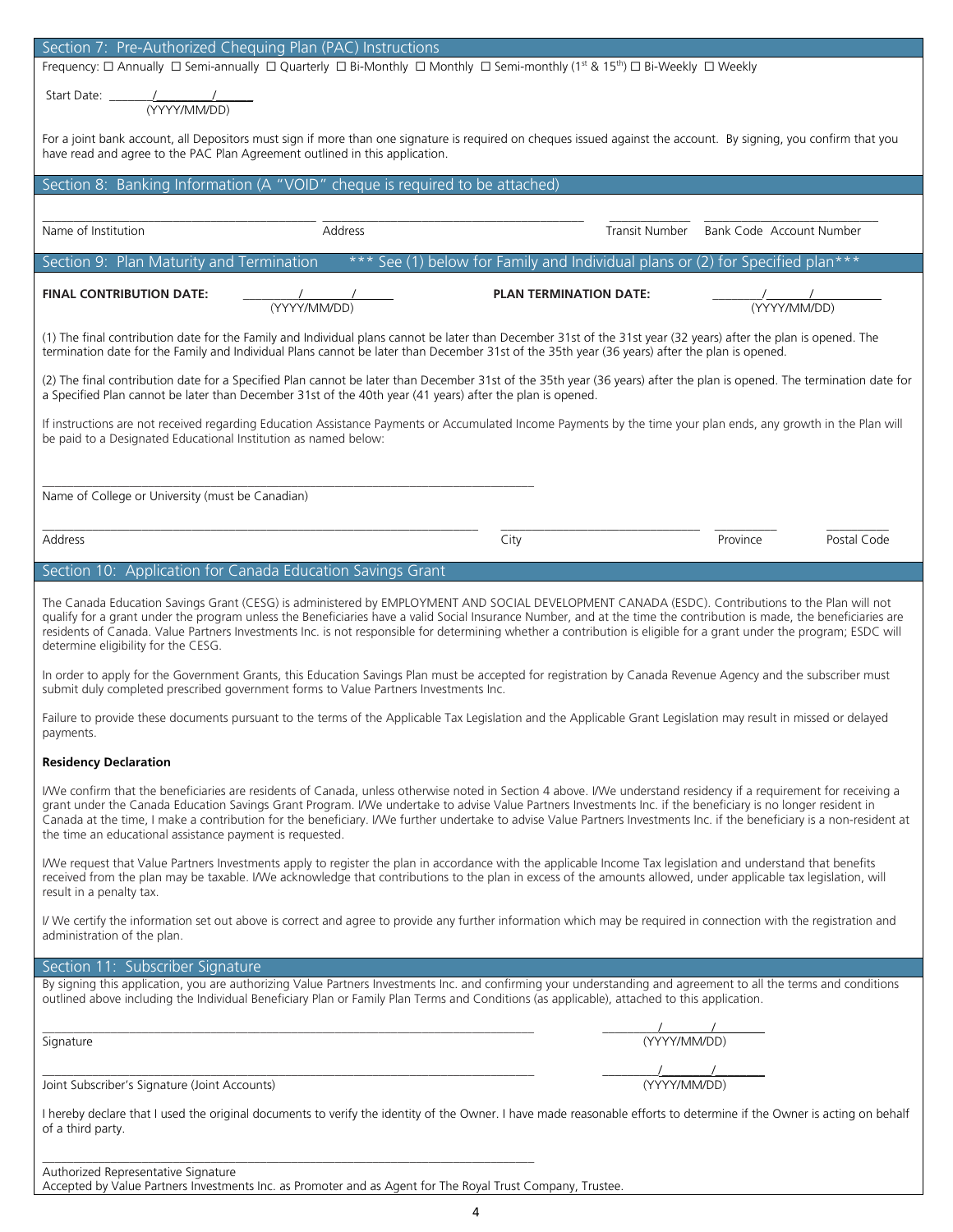#### **VALUE PARTNERS INVESTMENTS INC. EDUCATION SAVINGS PLAN (Individual Plan)**

#### **1. DEFINED TERMS**

- (a) **Accumulated Income Payment** means any amount paid out of the Plan, other than a payment described in any of sections 14(a) and 14(c) to 14(f), to the extent that the amount so paid exceeds the fair market value of any consideration given to the Plan for the payment of the amount.
- (b) **Applicable Grant Legislation** means the *Canada Education Savings Act* (Canada), and any other provincial education savings plan legislation that may be enacted and come into force from time to time, as the case may be, and any regulations thereunder, as may be amended from time to time.
- (c) **Applicable Tax Legislation** means the *Income Tax Act* (Canada), the regulations thereunder and any applicable provincial income tax legislation relating to education savings plans, all as may be amended from time to time.
- (d) **Application** means the Subscriber's application for a **VALUE PARTNERS INVESTMENTS INC.** Education Savings Plan.
- (e) **Assets of the Plan** means all amounts contributed to the Plan (including transfers to the Plan from another RESP), all Government Grants received by the Plan and all earnings and gains derived from investments, net of any losses and fees, charges and disbursements payable pursuant to section 13 and any other payments from the Plan, and includes all investments and uninvested cash held from time to time by the Trustee in accordance with the Plan.
- (f) **Beneficiary** means the individual, designated by the Subscriber in accordance with section 3; to whom or on whose behalf an Educational Assistance Payment will be paid if the individual qualifies under the Plan.
- (g) **Designated Educational Institution in Canada** means an educational institution in Canada that is a university, college or other educational institution designated by the Lieutenant Governor in Council of a province as a specified educational institution under the *Canada Student Loans Act*, designated by an appropriate authority under the *Canada Student Financial Assistance Act*, or designated by the Minister of Education of the Province of Quebec for the purpose of *An Act respecting financial assistance for education expenses*, R.S.Q., c. A-13.3.
- (h) **Designated Provincial Program** means a program administered pursuant to an agreement entered into under section 12 of the *Canada Education Savings Act* (Canada), established under the laws of a province to encourage the financing of children's post-secondary education through savings in registered education savings plans.
- (i) **Educational Assistance Payment** means any amount, other than a Refund of Payments, paid out of the Plan in accordance with section 10(a) to or for the Beneficiary to assist the Beneficiary to further his or her education at a Post-Secondary School Level.
- (j) **Estate Representative** means an executor, an administrator, an administrator with the will annexed, a liquidator or an estate trustee with a will or without a will, whether one or more than one is appointed.

#### (k) **Final Contribution Date** means

- (ii) where the Plan is not a Specified Plan, the last day of the  $31<sup>st</sup>$  year following the Plan Commencement Year, and
- (iii) where the Plan is a Specified Plan, the last day of the 35<sup>th</sup> year following the Plan Commencement Year.
- (l) **Final Termination Date** means
	- (ii) where the Plan is not a Specified Plan, the last day of the  $35<sup>th</sup>$  year following the Plan Commencement Year, and
	- (iii) where the Plan is a Specified Plan, the last day of the 40<sup>th</sup> year following the Plan Commencement Year.

#### (m) **Government Grants** mean

(i) the Canada Education Savings grant paid or payable under section 5 of the *Canada Education Savings Act* (Canada), the Canada Learning Bond paid or payable under section 6 of the *Canada Education Savings Act* (Canada), and

- (ii) any grant payable under any other provincial education savings plan legislation which may be enacted and come into force from time to time, and any regulations thereunder, as may be amended from time to time.
- (n) **Plan** means the education savings plan established by the Application and this Plan Text.

#### (o) **Plan Commencement Year** means:

- (i) the year in which the Plan was originally entered into, or
- (ii) where an amount has been transferred to the Plan from another RESP, the earlier of the year in which the Plan was originally entered into and the year in which the other RESP was established.

#### (p) **Post-Secondary Educational Institution** means:

- (ii) a Designated Educational Institution in Canada,
- (iii) an educational institution in Canada that is certified by the Minister of Employment and Social Development to be an educational institution providing courses, other than courses designed for university credit, that furnish a person with skills for, or improve a person's skills in, an occupation, or
- (iv) an educational institution outside Canada that provides courses at a Post-Secondary School Level and that is:
	- A. a university, college or other educational institutional at which the Beneficiary was enrolled in a course of not less than 13 consecutive weeks, or
		- a university at which the Beneficiary was enrolled on a full-time basis in a course of not less than three consecutive weeks.
- (q) **Post-Secondary School Level** includes a program of courses at an educational institution in Canada that is certified by the Minister of Employment and Social Development to be an educational institution providing courses, other than courses designed for university credit, of a technical or vocational nature designed to furnish a person with skills for, or improve a person's skills in, an occupation.
- (r) **Prohibited Investment** means Assets of the Plan (other than prescribed excluded property as that term is defined in the Applicable Tax Legislation) that are:
	- (ii) a debt of the Subscriber;
	- (iii) a share of the capital stock of, an interest in or a debt of:
		- A. a corporation, partnership or trust in which the Subscriber has a significant interest;
			- B. a person or partnership that does not deal at arm's length with the Subscriber or with a person or partnership described in subparagraph A.;
	- (iv) an interest in, or right to acquire, a share, interest or debt described in paragraph (i) or (ii); or
	- (v) prescribed property (as that term is defined in the Applicable Tax Legislation).
- (s) **Promoter** means **VALUE PARTNERS INVESTMENTS INC.** or any successor Promoter under section 19.
- (t) **Qualified Investment** means any investment, which is a qualified investment for a registered educational savings plan according to Applicable Tax Legislation;
- (u) **Qualifying Educational Program** means a program at a Post-Secondary School Level of not less than 3 consecutive week's duration that requires that each student taking the program spend not less than 10 hours per week on courses or work in the program.

#### (v) **Refund of Payments** means

- (i) a refund of a contribution, if the contribution was made otherwise than by way of a transfer from another RESP, or
- (ii) a refund of an amount that was paid into the Plan by way of a transfer from another RESP, where the amount would have been a refund of payments under the other RESP if it had been paid directly to a subscriber under the other RESP.
- (w) **RESP** means a "registered education savings plan" as defined in the Applicable Tax Legislation.
- (x) **RESP Lifetime Limit** means the "RESP lifetime limit" as defined in the Applicable Tax Legislation.
- (y) **RRSP** means a registered retirement savings plan as defined in the Applicable Tax Legislation.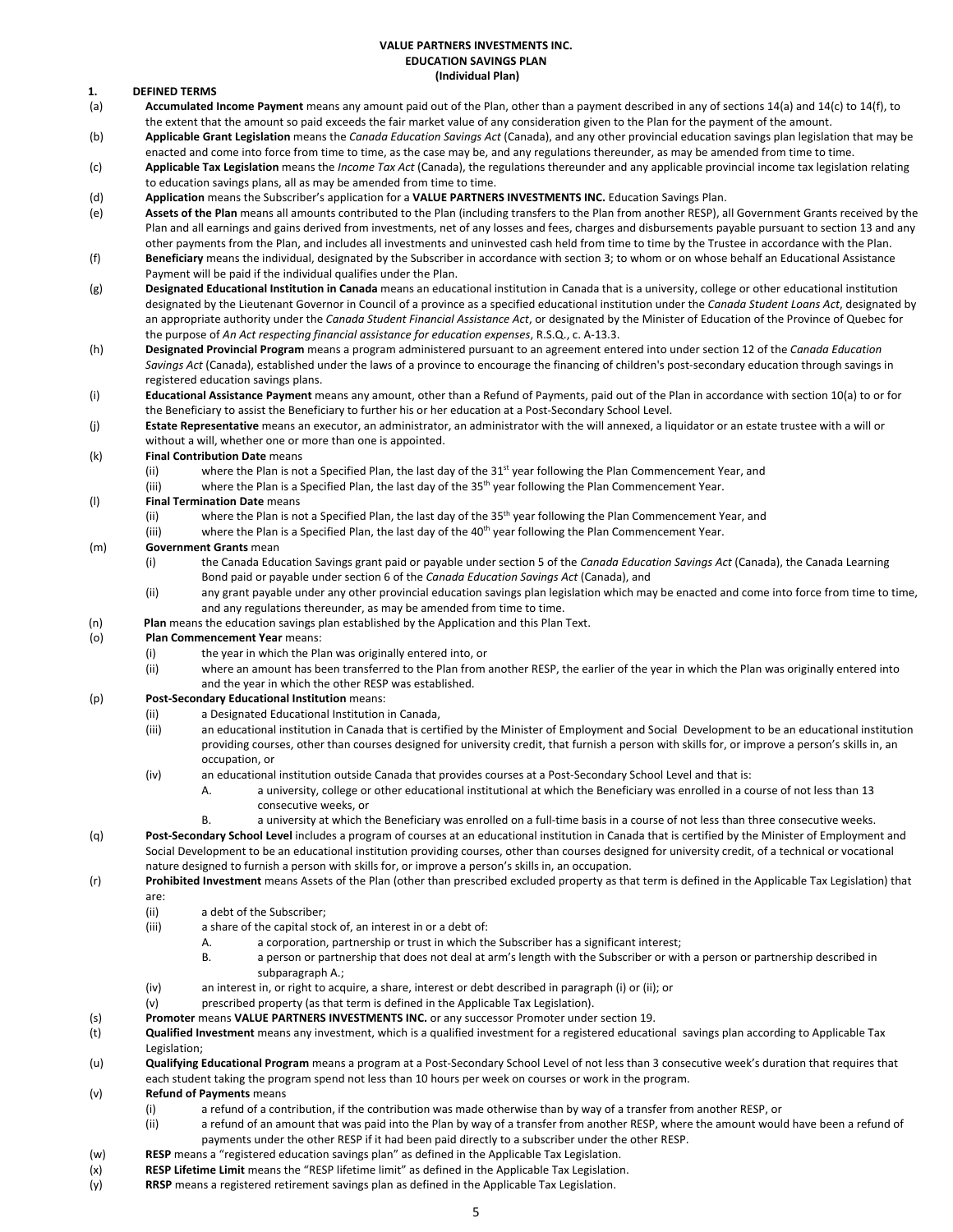- (z) **Specified Educational Program** means a program at a Post-Secondary School Level of not less than three consecutive week's duration that requires each student taking the program to spend not less than 12 hours per month on courses in the program.
- (aa) **Specified Plan** means an education savings plan:
	- (i) that does not allow more than one Beneficiary at any one time,
	- (ii) under which the Beneficiary is an individual in respect of whom paragraphs 118.3(1)(a) to (b) of the *Income Tax Act* (Canada) apply for the Beneficiary's taxation year that ends in the 31st year following the Plan Commencement Year, and
	- (iii) that provides that, at all times after the end of the 35th year following the Plan Commencement Year, no other individual may be designated as a Beneficiary;

#### (bb) **Subscriber**, at any time, means: each individual (other than a trust) identified as a Subscriber in the Application,

- (i) an individual who has before that time acquired a Subscriber's rights under the Plan pursuant to a decree, order or judgment of a competent tribunal, or under a written agreement, relating to a division of property between the individual and a Subscriber under the Plan in settlement of rights arising out of, or on the breakdown of, their marriage or common-law partnership, or
- (ii) after the death of an individual described in any of (i) and (ii) above, any other person (including the estate of the deceased individual) who acquires the individual's right as a subscriber under the Plan or who makes contributions into the Plan in respect of the Beneficiary,

but does not include an individual whose rights as a Subscriber under the Plan had, before that time, been acquired by an individual in the circumstances described in (ii) above.

Where 2 individuals are identified as Subscribers in the Application, each individual must be a spouse or common-law partner of the other. When the context requires or permits, the singular "Subscriber" shall be read as if the plural "Subscribers" was used.

(cc) **Trustee** means The Royal Trust Company or any replacement Trustee appointed pursuant to section 16.

#### **2. AGREEMENT**

The application of the Subscriber for a **VALUE PARTNERS INVESTMENTS INC.** Education Savings Plan and this Plan Text constitute an agreement between the Promoter, the Trustee and the Subscriber for an education savings plan

#### **3. BENEFICIARY**

Any individual may be designated by the Subscriber in the Application as the Beneficiary. A designation made after 2003 can only be made if:

- (a) the individual's social insurance number is provided to the Promoter before the designation and the individual is resident in Canada at the time of the designation, or
- (b) the designation is made in conjunction with a transfer of property into the Plan from another RESP under which the individual was a beneficiary immediately before the transfer and, except where the individual is not a resident of Canada and was not assigned a social insurance number before the designation is made, the individual's social insurance number is provided to the Promoter before the designation.

At any time, subject to the conditions above, the Subscriber may designate a replacement Beneficiary by delivering to the Promoter written notice of such designation in a form satisfactory to, and containing the information required by, the Promoter. If more than one such replacement designation has been delivered to the Promoter, the one bearing the latest date will govern.

#### **4. NOTICE OF BENEFICIARY DESIGNATION**

Within 90 days after a Beneficiary has been designated by the Subscriber, the Promoter shall notify the Beneficiary (or, where the Beneficiary is under 19 years of age at the time of designation and either ordinarily resides with a parent or legal guardian of the Beneficiary, that parentor legal guardian in writing of the existence of the Plan and the name and address of the Subscriber.

#### **5. CONTRIBUTIONS**

Contributions into the Plan do not include amounts paid into the Plan under or because of the Applicable Grant Legislation or, pursuant to the Income Tax Act, amounts paid into the Plan under or because of a Designated Provincial Program, or any other program that has a similar purpose to a Designated Provincial Program and that is funded, directly or indirectly, by a province.

No contribution may be made to the Plan other than a contribution made by or on behalf of the Subscriber in respect of the Beneficiary or a contribution made by way of transfer from another RESP, provided that:

- (a) the Beneficiary is resident in Canada when the contribution is made and, unless the Plan was entered into before 1999, the Beneficiary's social insurance number is provided to the Promoter before the contribution is made, or
- (b) the contribution is made by way of transfer from another RESP under which the Beneficiary was a beneficiary immediately before the transfer, or
- (c) the contribution is made by way of transfer from another RESP, and the parent (as that term is defined at paragraph 252(2)(a) of the *Income Tax Act* (Canada)) of the Beneficiary was the parent of an individual who was a beneficiary under the other RESP, and the Beneficiary was under 21 years of age when the Plan was entered into and the Beneficiary is a resident in Canada when the contribution by way of transfer is made and, unless the Plan was entered into before 1999, the Beneficiary's social insurance number is provided to the Promoter before the contribution by way of transfer is made.

#### Notwithstanding the foregoing:

(d) no contribution shall be less than the minimum contribution amount, if any, established by the Promoter from time to time,

(e) no contribution may be made to the Plan by or on behalf of the Subscriber after the Final Contribution Date, and

(f) a contribution by way of transfer from another RESP will not be permitted if the other RESP has made an accumulated income payment. The Subscriber is solely responsible for ensuring that the total amount of contributions made in respect of each Beneficiary under the Plan and any other RESPs does not exceed the RESP Lifetime Limit.

#### **6. GOVERNMENT GRANTS**

Where the Beneficiary is eligible for Government Grants under the Applicable Grant Legislation, at the request of the Subscriber and upon completion and delivery of all forms required under the Applicable Grant Legislation and by the Promoter, the Promoter will apply for Government Grants in respect of the Beneficiary. The Promoter and the Trustee are not responsible for determining whether the Beneficiary is eligible for Government Grants.

The Promoter will cause the Trustee to pay out of the Assets of the Plan any refund of Government Grants required under the Applicable Grant Legislation and Applicable Tax Legislation.

#### **7. INVESTING**

The Assets of the Plan will be invested in accordance with the Subscriber's instructions, in a form satisfactory to the Promoter, provided that any proposed investment complies with the Promoter's investment requirements, if any, communicated to the Subscriber from time to time. The Promoter may, in its sole discretion, retain a portion of the Assets of the Plan in cash for the administration of the Plan. If the Plan has a cash deficit, as determined by the Promoter in its sole discretion, the Promoter may cause the realization of investments in the Plan, at the Promoter's choosing, to cover such cash deficit including for the purposes of paying expenses, taxes, fees and other amounts including for greater certainty, fees and other amounts payable under section 13.

Any uninvested cash will be placed on deposit with the Trustee or an affiliate of the Trustee. The interest payable to the Plan in respect of such cash balances will be determined by the Promoter from time to time in its sole discretion with no obligation to pay a minimum amount or rate. The Trustee will pay interest to the Promoter for inclusion in the Plan and the Promoter shall credit the Assets of the Plan with appropriate interest. The Trustee shall have no responsibility to ensure the interest is included in the Assets of the Plan by the Promoter and will not be liable if such inclusion is not made.

Any segregated fund investments will be held in nominee name. The Promoter and Subscriber shall designate the Trustee as the beneficiary under any segregated fund held under the Plan. Upon the death of the Subscriber, the proceeds of the segregated fund shall be paid to the Plan and form part of the Assets of the Plan to be dealt with according to the terms of this Plan Text.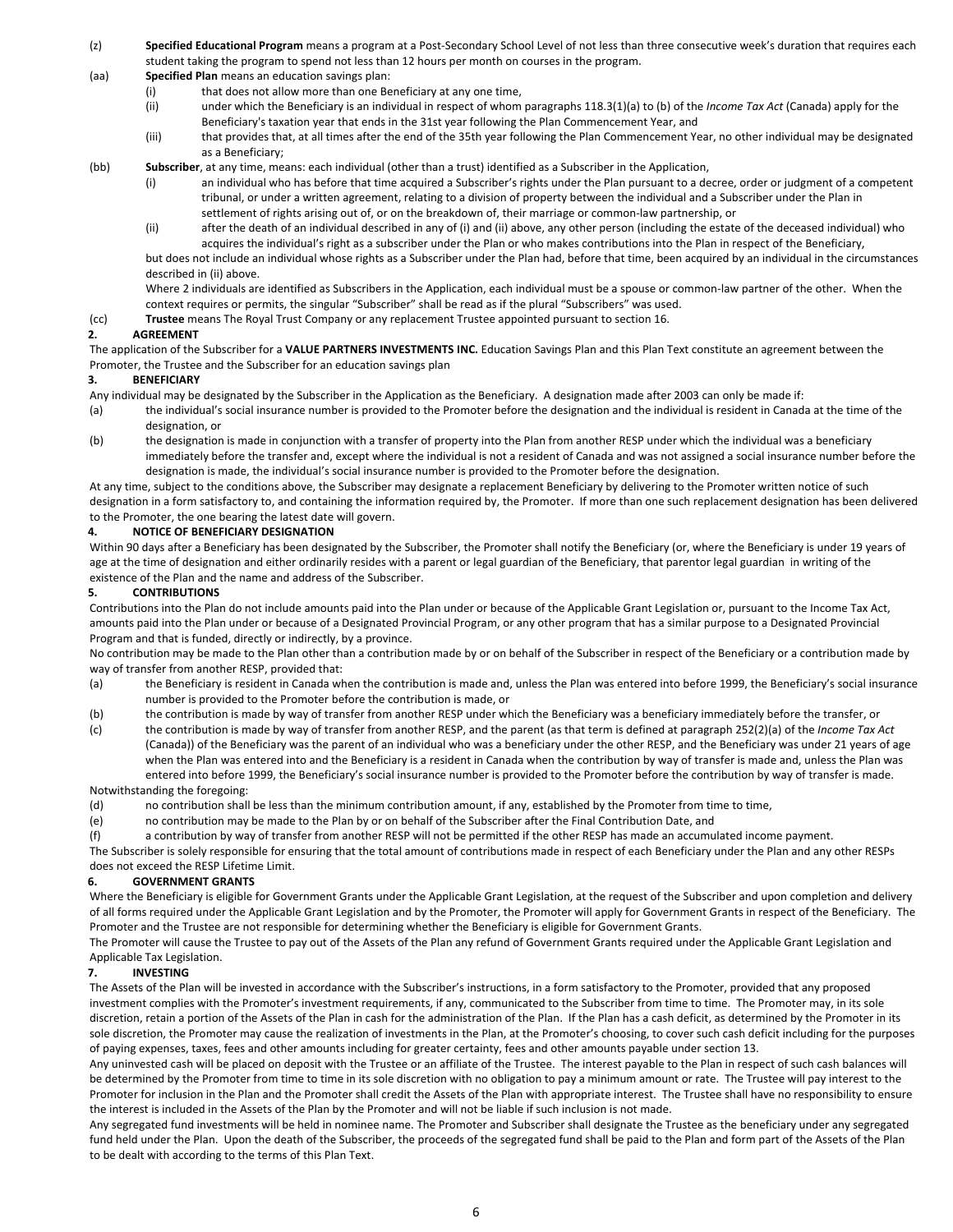It is the sole responsibility of the Subscriber to select investments of the Plan and to determine whether any investment should be purchased, sold or retained by the Plan. In the absence of any instructions from the Subscriber, the Promoter may, in its sole discretion, cause the realization of sufficient investments to permit the payment of any amounts required to be paid under the Plan.

The investment of the assets of the Plan shall not be limited in any way to investments authorized for trustees under, or to the criteria in planning or the requirements for diversifying the investment of the assets of the Plan as may be prescribed for trustees by, any applicable federal, provincial or territorial legislation.

It is the sole responsibility of the Subscriber to ensure that investments of the Plan are and remain Qualified Investments and that any such investment is not and continues not to be a Prohibited Investment. After March 22, 2017, the Promoter shall exercise the care, diligence and skill of a reasonably prudent person to minimize the possibility that the Plan holds a non-Qualified Investment.

#### **8. CORPORATE ACTIONS**

The Promoter and the Trustee will not have any duty or responsibility to vote, subscribe, convert or tender the Assets of the Plan in respect of any merger, consolidation, reorganization, receivership, bankruptcy, insolvency proceedings, take-over bids, issuer bids, rights offerings or similar events with respect to the investments of the Plan, except in accordance with a direction from the Subscriber.

#### **9. REFUND OF PAYMENTS**

At any time, the Subscriber may, in a written form satisfactory to the Promoter, request a Refund of Payments, such amount not to exceed the value of the Assets of the Plan less the total amount of all Government Grants held in the Plan.

Within 30 days of receipt of the written request by the Promoter (or such shorter period as the Promoter may determine in its sole discretion), the Refund of Payments will be paid to the Subscriber or to the Beneficiary if so directed by the Subscriber in writing.

Where there is more than one Subscriber at the time a Refund of Payments is requested, the Refund of Payments is deemed to be owed to both Subscribers jointly and may be paid either to both Subscribers or to either one of them, as directed by the Subscribers. Absent such direction, the Refund of Payments will be paid to both Subscribers jointly. Any Refund of Payments made to one or both Subscribers, as the case may be, shall constitute a valid discharge to the Promoter and Trustee for the Refund of Payments paid.

#### **10. EDUCATIONAL ASSISTANCE AND OTHER PAYMENTS**

Upon receipt of instructions from the Subscriber in a form satisfactory to the Promoter, the Promoter shall cause the Trustee to pay out of the Assets of the Plan, including any Government Grants held in the Plan subject to the provisions of the Applicable Grant Legislation, such amount or amounts as the Subscriber directs: (a) to or for the Beneficiary as an Educational Assistance Payment

- (i) provided either that the Beneficiary
	- A. is enrolled at a Post-Secondary Educational Institution as a student in a Qualifying Educational Program, or
	- B. has attained the age of 16 years and is enrolled as a student in a Specified Educational Program at a Post-Secondary Educational Institution; and
- (ii) further provided either that the Beneficiary
	- A. has satisfied the condition set out in section 10(a)(i)A., and
		- (a) has done so throughout at least 13 consecutive weeks in the 12-month period that ends at that time, or
		- (b) the total of the Educational Assistance Payment and all other education assistance payments made under this Plan and any other RESP of the Promoter to or for the Beneficiary in the 12-month period that ends at that time does not exceed \$5,000 or any greater amount that the Minister designated for the purposes of the *Canada Education Savings Act* (Canada) approves in writing with respect to the Beneficiary, or
	- B. satisfies the condition set out in section 10(a)(i)B. and the total of the payment and all other educational assistance payments made under a RESP of the Promoter to or for the Beneficiary in the 13-week period that ends at that time does not exceed \$2,500 or any greater amount that the Minister designated for the purpose of the *Canada Education Savings Act* (Canada) approves in writing with respect to the Beneficiary.

Notwithstanding the above, an Educational Assistance Payment may be paid at any time in the six-month period immediately following the time at which the Beneficiary ceases to be enrolled as a student in the Qualifying Educational Program or the Specified Educational Program if the Educational Assistance Payment would have complied with the above requirements had it been made immediately before that time.

The Trustee will cause all or a portion of each Educational Assistance Payment to be paid from any Government Grants held in the Plan as permitted by and pursuant to the terms of the Applicable Grant Legislation.

The Promoter will determine whether the conditions for paying an Educational Assistance Payment have been satisfied and such determination shall be final and binding on the Subscriber and Beneficiary;

- (b) to, or to a trust in favour of, a Designated Educational Institution in Canada;
- (c) to another RESP so long as no Accumulated Income Payment has been paid under section 10(d); or
- (d) as an Accumulated Income Payment provided that:
	- (ii) the payment is made to, or on behalf of, a Subscriber who is resident in Canada for tax purposes when the payment is made,
	- (iii) the payment is not made jointly to, or on behalf of, more than one Subscriber, and
	- (iv) any of
		- A. the payment is made after the 9<sup>th</sup> year that follows the Plan Commencement Year and each individual (other than a deceased individual) who is or was a Beneficiary has attained 21 years of age before the payment is made and is not, when the payment is made, eligible under the Plan to receive an Educational Assistance Payment,
		- B. the payment is made in the 35<sup>th</sup> year following the Plan Commencement Year where the Plan is not a Specified Plan,
		- C. the payment is made in the 40<sup>th</sup> year following the Plan Commencement Year where the Plan is a Specified Plan, or
		- D. each individual who was a Beneficiary is deceased when the payment is made.

At the Subscriber's request and on receipt of the requisite supporting documentation, where the Beneficiary suffers from a severe and prolonged mental impairment that prevents, or can reasonably be expected to prevent, the Beneficiary from enrolling in a Qualifying Educational Program at a Post-Secondary Educational Institution, the Promoter will apply to the Minister of National Revenue for permission to waive the condition in section 10(d)(iii)(A) for making Accumulated Income Payments.

Where there is more than one Subscriber at the time an Accumulated Income Payment is requested, the payment shall be made to the Subscriber who requested it. Any such payment made to either one of the Subscribers, as requested, shall constitute a valid discharge to the Promoter and Trustee for the payment made.

#### **11. TERMINATION**

The Plan will be terminated on the earliest of the following dates:

- (a) the date indicated by the Subscriber in the Application or such other date designated by the Subscriber by written instrument satisfactory to the Promoter. (If more than one such instrument has been delivered to the Promoter, the one bearing the latest date will govern.)
- (b) the last day of February in the year following the year in which the first Accumulated Income Payment is made from the Plan,
- (c) the date the registration of the Plan as a RESP is revoked by the Minister of National Revenue, and
- (d) the Final Termination Date.
- Where any Assets of the Plan remain on or immediately before the termination of the Plan, the Promoter shall cause the Trustee to pay from the Assets of the Plan: (e) any fees or charges that remain unpaid,
- (f) a Refund of Payments to the Subscriber in the amount that would be permitted under section 9,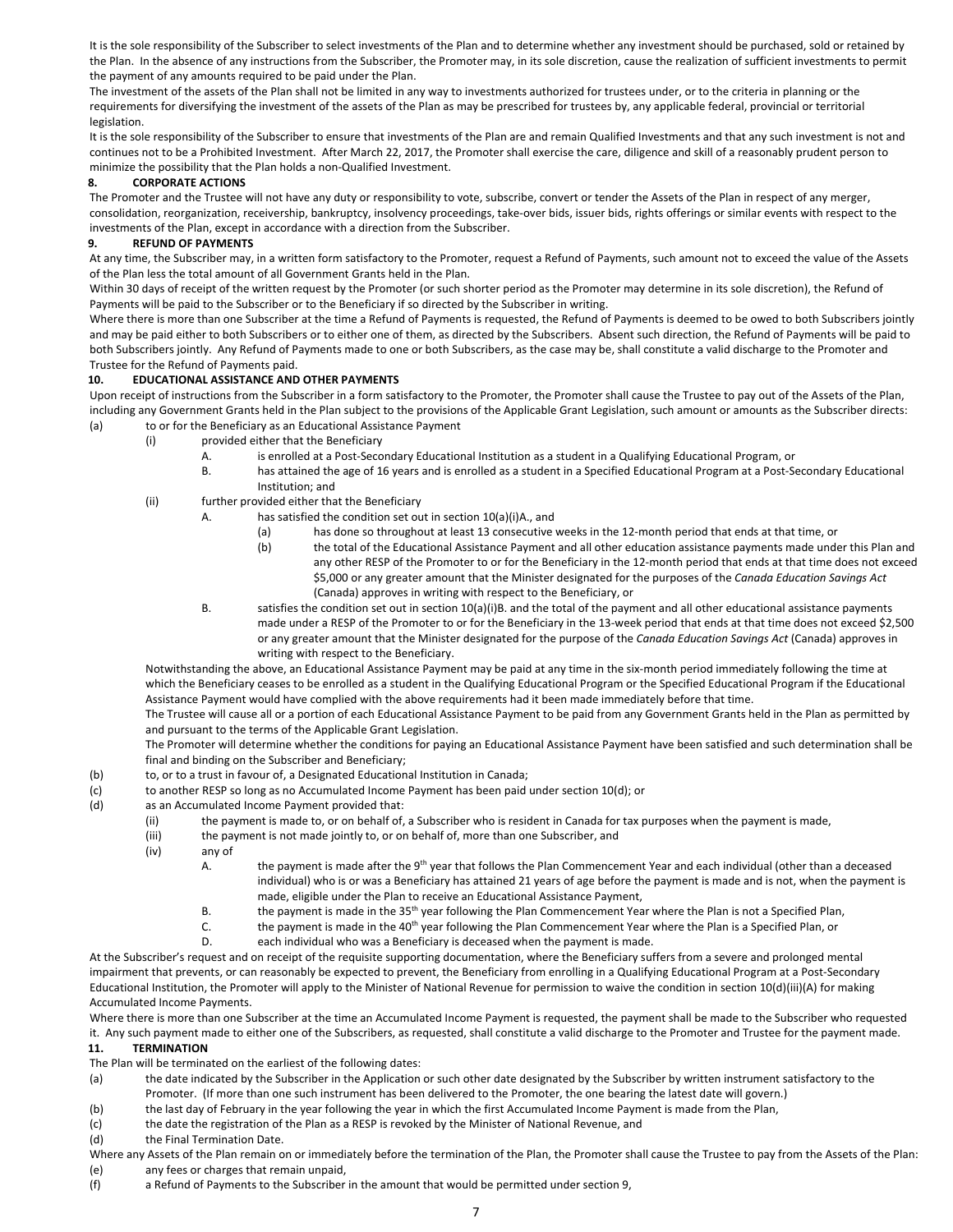- (g) a repayment of any Government Grants as required under the Applicable Grant Legislation, and
- (h) any amount remaining in the Plan after the payments described in (e), (f) and (g) above, to the Designated Educational Institution in Canada designated by the Subscriber or, where such designation has not been made, chosen by the Promoter.

#### **12. DESIGNATED EDUCATIONAL INSTITUTION IN CANADA**

The Subscriber shall designate a Designated Education Institution in Canada in the Application or otherwise in a form satisfactory to the Promoter. At any time, the Subscriber may change the Designated Educational Institution in Canada by delivering to the Promoter written notice of such change in a form satisfactory to, and containing the information required by, the Promoter. If more than one such notice has been delivered to the Promoter, the one bearing the latest date will govern.

#### **13. FEES AND CHARGES**

Subject to any limitations in the Applicable Grant Legislation, the Promoter and the Trustee shall be entitled to such reasonable fees and charges as may be established from time to time for their services under the Plan and to reimbursement for all costs and disbursements (including all taxes) reasonably incurred in the performance of their duties hereunder including brokerage fees, commissions and other expenses incurred in the making of any investment. The Promoter and the Trustee are entitled to change the amount of such fees or charges in the future, upon reasonable notice to the Subscriber. Unless paid directly to the Promoter and Trustee, all amounts payable pursuant to this section (together with any applicable taxes) shall be charged against, and deducted from, the Assets of the Plan (excluding any Government Grants) in such manner as the Promoter and the Trustee determine and the Promoter may, in its sole discretion, cause the realization of investments held in the Plan, at the Promoter's choosing, for the purpose of paying such fees and other amounts.

The Subscriber authorizes both the Promoter and the Trustee, together or separately, to appoint and employ agents to who both may delegate, respectively any of the Promoter's and the Trustee's powers, duties and responsibilities under the Plan.

#### **14. APPOINTMENT AND RESPONSIBILITIES OF TRUSTEE**

The Trustee agrees to act as trustee of the Assets of the Plan and shall, subject to the payment of fees and charges pursuant to section 13, irrevocably hold, invest and reinvest the Assets of the Plan for the following purposes:

- (i) the payment of Educational Assistance Payments,
- (j) the payment of Accumulated Income Payments,
- (k) the Refund of Payments,
- (l) the repayment of amounts (and the payment of amounts related to that repayment) under the *Canada Education Savings Act* (Canada) or under a Designated Provincial Program,
- (m) the payment to, or to a trust in favour of, Designated Educational Institutions in Canada, or

(n) the payment to a trust that irrevocably holds property pursuant to a registered education savings plan for any of the purposes set out in (a) to (e) above. The Trustee shall file all information returns and other documents in respect of the Plan as required under the Applicable Tax Legislation and the Applicable Grant Legislation.

#### **15. SELF-DEALING**

The Trustee's services are not exclusive and, subject to the limitations otherwise provided in these terms and conditions on the powers of the Trustee, the Trustee may, for any purpose, and is hereby expressly authorized from time to time in its sole discretion to, appoint, employ, invest in, contract or deal with any individual, firm, partnership, association, trust or body corporate, with which it may be directly or indirectly interested or affiliated with, whether on its own account or on the account of another (in a fiduciary capacity or otherwise), and to profit therefrom, without being liable to account therefor and without being in breach of these terms and conditions.

#### **16. REPLACING THE TRUSTEE**

The Trustee may resign as trustee of the Plan by providing written notice of such resignation within the notice period agreed upon by the Promoter and the Trustee in writing. The Trustee will resign upon receiving 90 days' written notice from the Promoter so long as it is satisfied that the proposed replacement Trustee will properly assume and fulfill the Trustee's duties and liabilities hereunder.

Upon receiving notice of resignation from the Trustee, or upon providing notice to the Trustee to resign, the Promoter shall forthwith select a replacement Trustee. If the Promoter fails to nominate a replacement Trustee within 30 days after receipt of the notice of resignation or providing the notice to the Trustee to resign, the Trustee shall be entitled to appoint a replacement Trustee. The resignation of the Trustee will not be effective until the replacement Trustee has been appointed and until notice of the replacement has been provided by the Promoter to the Minister of Employment and Social Development and any other governmental authority which may require such notice.

Upon the appointment of a replacement Trustee, the replacement Trustee shall, without further act or formality, be and become the Trustee hereunder and, without any conveyance or transfer, be vested with the same power, rights, duties and responsibilities as the Trustee and with the Assets of the Plan as if the replacement Trustee had been the original Trustee. The Trustee shall execute and deliver to the replacement Trustee all such conveyances, transfers and further assurances as may be necessary or advisable to give effect to the appointment of the replacement Trustee.

Any replacement Trustee must be a corporation resident in Canada that is licensed or otherwise authorized under the laws of Canada or a province to carry on in Canada the business of offering to the public its services as a trustee.

Any trust company resulting from the merger or amalgamation of the Trustee with one or more trust companies and any trust company that succeeds to substantially all of the trust business of the Trustee will become the replacement Trustee without further act or formality, subject to prior notice being provided to the Minister of Employment and Social Development and any other governmental authority which may require such prior notice.

#### **17. RESPONSIBILITIES OF THE PROMOTER**

The Promoter shall give notice of the replacement of the Trustee to the Subscriber, the Minister of National Revenue, and any other governmental authority which may require such notice.

The Promoter has ultimate responsibility for the Plan, including the administration of the Plan in accordance with these terms and conditions. The Promoter will apply for the registration of the Plan as a RESP in accordance with the Applicable Tax Legislation.

The Promoter shall file all information returns and other documents in respect of the Plan as required under the Applicable Tax Legislation and the Applicable Grant Legislation.

#### **18. STATEMENTS AND RECORDS**

The Promoter will maintain an account for the Plan in which will be recorded:

- (o) contributions to the Plan by or on behalf of the Subscriber,
- (p) investments, investment transactions and investment income, gains and losses,
- (q) Educational Assistance Payments,
- (r) amounts transferred to another RESP,
- (s) Government Grants repayments,
- (t) amounts paid to Designated Educational Institutions in Canada,
- (u) the Refund of Payments available to be made to the Subscriber and the Refunds of Payments already made,
- (v) the amount of fees and other charges payable by the Plan,
- (w) Accumulated Income Payments, and
- (x) the balance of any Government Grants held in the Plan and any other information required under an agreement between the Promoter and the Department of Employment and Social Development Canada or any other governmental authority respecting Government Grants.

An annual (or more frequent at the sole discretion of the Promoter) statement will be sent to the Subscriber showing the transactions affecting the Plan for the preceding year.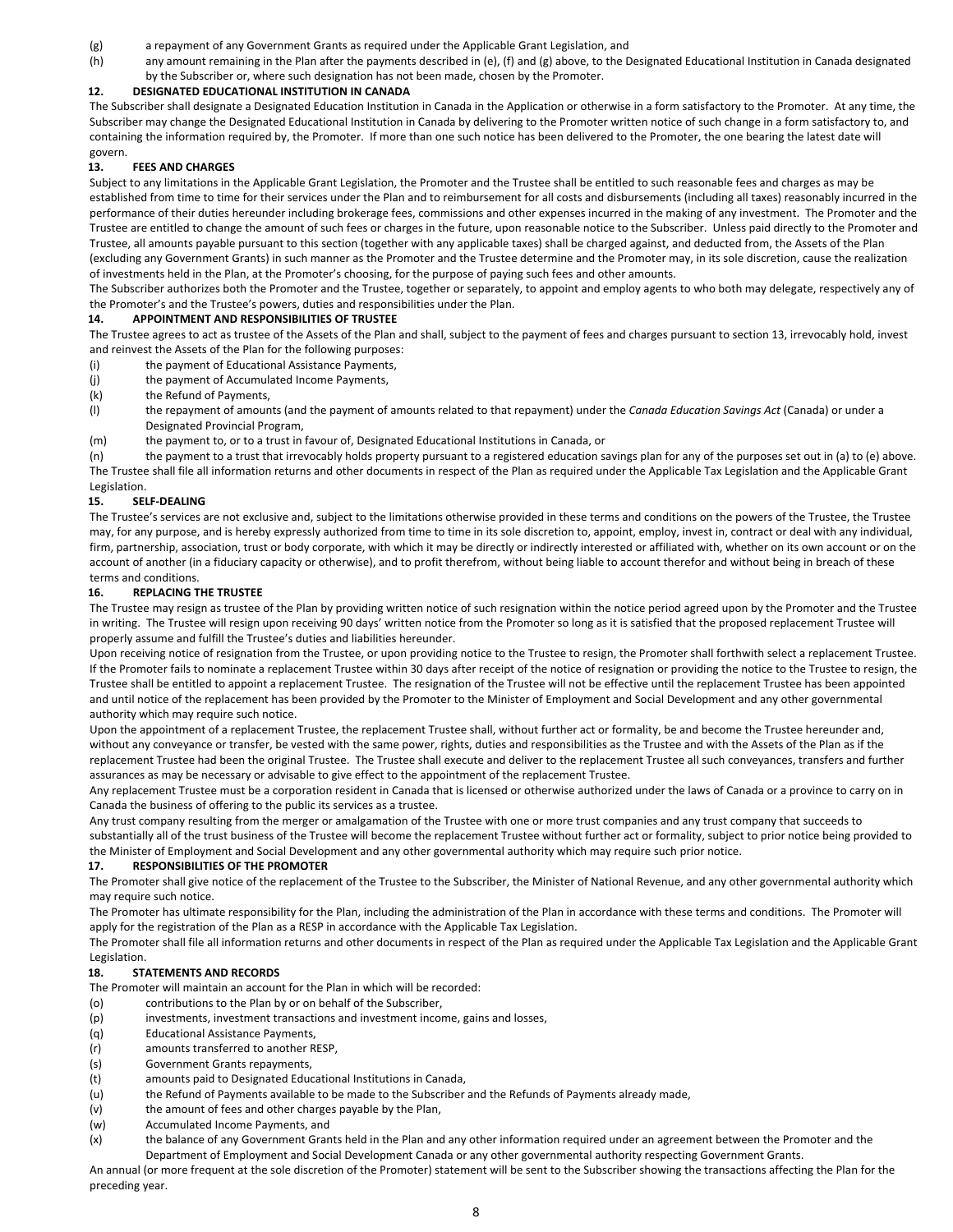#### **19. REPLACING THE PROMOTER**

Provided the written consent of the Trustee has been obtained, such consent not to be unreasonably withheld, at any time, the Promoter may assign its rights and obligations under the Plan to any other corporation resident in Canada that is authorized to assume and discharge the obligations of the Promoter under the Plan so long as prior notice has been provided by the Promoter to the Minister of Employment and Social Development and any other governmental authority which may require such prior notice. Any such assignee shall execute any agreements and other documents that are necessary for the purpose of assuming such rights and obligations.

The successor Promoter shall give notice of the replacement of the Promoter to the Subscriber, the Minister of National Revenue, and any other governmental authority which may require such notice.

#### **20. LIMITATION OF LIABILITY OF TRUSTEE AND PROMOTER**

Other than those taxes for which the Promoter is liable and that cannot be charged against or deducted from the Assets of the Plan in accordance with Applicable Tax Legislation:

- (a) the Promoter and the Trustee shall not be liable for any loss or damage suffered or incurred by the Plan, a Subscriber or the Beneficiary as a result of the purchase, sale or retention of any investment including any loss resulting from the Promoter or the Trustee acting on the direction of an agent appointed by a Subscriber to provide investment direction.
- (b) the Promoter and the Trustee shall not be liable in their personal capacity for any tax, interest or penalty which may be imposed on the Trustee in respect of the Plan under Applicable Tax Legislation, as a result of payment out of the Plan or the purchase, sale or retention of any investment that is not a Qualified Investment;
- (c) the Subscriber will at all times indemnify the Promoter and the Trustee and save the Promoter and the Trustee harmless in respect of any Government Grant repayments required to be made or taxes which may be imposed on the Promoter or the Trustee as a result of the acquisition, retention or transfer of any investments or as a result of payments or distributions out of the Plan made in accordance with these terms and conditions or as a result of the Promoter or the Trustee acting or declining to act upon any instructions given to the Promoter or the Trustee, whether by the Subscriber or any agent appointed by the Subscriber to provide investment direction.

#### **21. AMENDMENTS TO THE PLAN**

The Trustee or Promoter may change the terms of this Plan Text periodically. The Subscriber will be provided with notice of any such changes. No change to these terms and conditions shall have the effect of disqualifying the Plan as a RESP or disqualifying the Beneficiary as a recipient of Government Grants under the Applicable Grant Legislation and any change may be retroactive.

#### **22. NOTICE**

Any notice given by the Subscriber to the Promoter or Trustee shall be sufficiently given if delivered to the office of the Promoter where the Plan is administered or, if mailed, postage prepaid, addressed to the Promoter at such office and shall be deemed to have been given on the date such notice is delivered or received by the Promoter.

Any notice, statement or receipt to be given by the Promoter to the Subscriber shall be sufficiently given if delivered personally to the Subscriber or, if mailed, postage prepaid, addressed to the Subscriber at the address set out in the Application unless the Subscriber or, where applicable, the Subscriber's Estate Representative or personal representative has notified the Promoter of a new address. Any such notice, statement or receipt shall be deemed to have been given at the time of personal delivery to the Subscriber or, if mailed, on the third day after mailing.

#### **23. SUBSCRIBER INSTRUCTIONS**

All directions, instructions, designations and other information to be provided under the Plan by the Subscriber must be in a form acceptable to the Promoter and the Trustee.

#### **24. PRIVACY**

The Subscriber agrees that any information provided by the Subscriber to the Promoter may be used by and shared between the Trustee, the Government of Canada and the applicable province or territory as required for the administration of the Plan in accordance with these terms and conditions, Applicable Grant Legislation, Applicable Tax Legislation and otherwise in accordance with applicable laws.

#### **25. DATE OF BIRTH, SOCIAL INSURANCE NUMBER AND RESIDENCY**

The Subscriber's statement of the Beneficiary's date of birth and social insurance number on the Application or a written designation shall be deemed to be a certification of the Beneficiary's age and social insurance number and an undertaking by the Subscriber to provide any further evidence of proof of age or social insurance number as may be required by the Promoter.The Trustee and Promoter shall be entitled to rely upon the Promoter's records as to the current address of the Beneficiary and the Subscriber as establishing his or her respective residency and domicile for the operation of the Plan and any payments from it, subject to the receipt of any written notice to the contrary respecting a change in residency or domicile prior to such payment being made.

#### **26. SUBSCRIBER DEATH**

The Promoter and the Trustee are each authorized as each determines advisable in its sole discretion to release any information about the Plan after the Subscriber's death to either the Subscriber's Estate Representative or the Beneficiary, or both. If the Beneficiary is a minor at the time of his or her death, such information may be released to his or her custodial parent or legal guardian.

Where a Subscriber dies at a time when there are two Subscribers:

- (y) if the Plan was opened outside of the Province of Quebec, the survivor shall assume all rights, privileges and obligations of the deceased Subscriber and the heirs, successors, assigns and legal representatives of the deceased Subscriber shall have no rights under the Plan; or
- (z) if the Plan was opened in the Province of Quebec, the *Civil Code of Quebec* and other applicable laws will apply.

#### **27. PAYMENT INTO COURT**

If there is a dispute about who is legally authorized to direct and receive payments from the Plan after the death of the Subscriber, the Promoter and the Trustee are entitled to either apply to the court for directions or to pay all or a portion of the Assets of the Plan into court and, in either case, fully recover any legal costs incurred in this regard as a cost or disbursement in respect of the Plan. The Promoter and the Trustee will not be liable for any penalty, or any loss or damage resulting from the repayment of Government Grants as required under the Applicable Grant Legislation, that may occur as a result of any such payment of Assets of the Plan into court.

#### **28. HEIRS, REPRESENTATIVES AND ASSIGNS**

These terms and conditions shall be binding upon the heirs, Estate Representatives, attorneys, committees, guardians of property, other legal and personal representatives and assigns of the Subscriber and upon the respective successors and assigns of the Trustee and the Promoter and their directors, officers, employees and agents, as well as their respective estates, Estate Representatives, heirs, attorneys, committees, guardians of property, other legal and personal representatives and assigns.

#### **29. LANGUAGE**

The parties hereto have requested that all documents relating to the Plan be in English. Les parties ont demandé que tout document se rapportant au régime soit en anglais.

#### **30. GOVERNING LAW**

The Plan shall be governed by and construed in accordance with the laws of the Province of Ontario and the laws of Canada applicable therein. The Subscriber expressly agrees that any action arising out of or relating to the Plan shall be filed only in a court located in Canada and the Subscriber irrevocably consents and submits to the jurisdiction of such court for the purposes of litigating any such action. **CRA approved (07/31/2018)**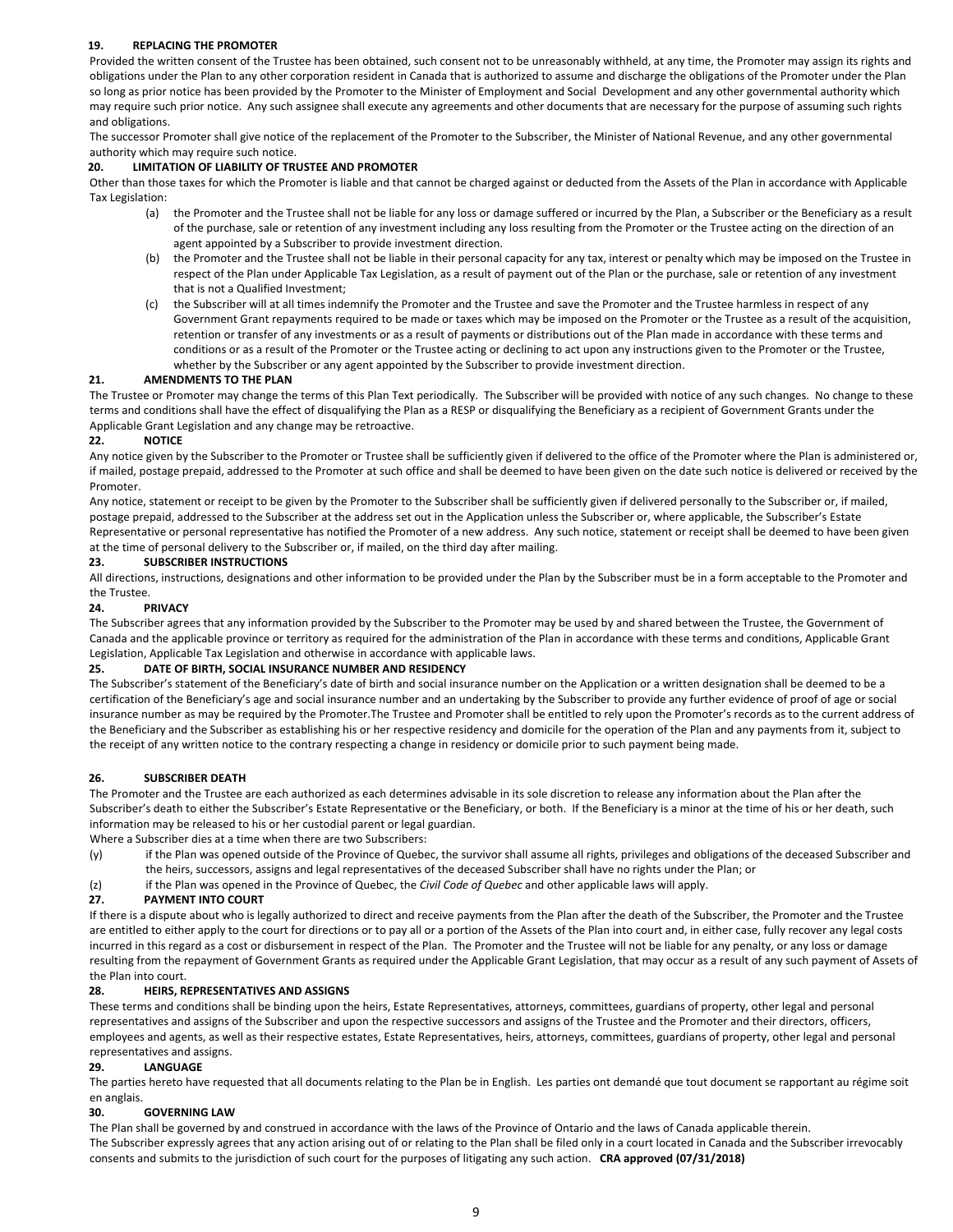#### **VALUE PARTNERS INVESTMENTS INC. EDUCATION SAVINGS PLAN (Family Plan)**

#### **1. DEFINED TERMS**

- (aa) **Accumulated Income Payment** means any amount paid out of the Plan, other than a payment described in any of sections 14(a) and 14(c) to 14(f), to the extent that the amount so paid exceeds the fair market value of any consideration given to the Plan for the payment of the amount.
- (bb) **Applicable Grant Legislation** means the *Canada Education Savings Act* (Canada), and any other provincial education savings plan legislation that may be enacted and come into force from time to time, as the case may be, and any regulations thereunder, as may be amended from time to time.
- (cc) **Applicable Tax Legislation** means the *Income Tax Act* (Canada), the regulations thereunder and any applicable provincial income tax legislation relating to education savings plans, all as may be amended from time to time.
- (dd) **Application** means the Subscriber's application for a **VALUE PARTNERS INVESTMENTS INC.** Education Savings Plan.
- (ee) **Assets of the Plan** means all amounts contributed to the Plan (including transfers to the Plan from another RESP), all Government Grants received by the Plan and all earnings and gains derived from investments, net of any losses and fees, charges and disbursements payable pursuant to section 13 and any other payments from the Plan, and includes all investments and uninvested cash held from time to time by the Trustee in accordance with the Plan.
- (ff) **Beneficiary** means an individual, and **Beneficiaries** means the individuals, designated by the Subscriber in accordance with section 3, to whom or on whose behalf an Educational Assistance Payment will be paid if the individual qualifies under the Plan.
- (gg) **Designated Educational Institution in Canada** means an educational institution in Canada that is a university, college or other educational institution designated by the Lieutenant Governor in Council of a province as a specified educational institution under the *Canada Student Loans Act*, designated by an appropriate authority under the *Canada Student Financial Assistance Act*, or designated by the Minister of Education of the Province of Quebec for the purpose of *An Act respecting financial assistance for education expenses*, R.S.Q., c. A-13.3.
- (hh) **Designated Provincial Program** means a program administered pursuant to an agreement entered into under section 12 of the *Canada Education Savings Act* (Canada), established under the laws of a province to encourage the financing of children's post-secondary education through savings in registered education savings plans.
- (ii) **Educational Assistance Payment** means any amount, other than a Refund of Payments, paid out of the Plan in accordance with section 10(a) to or for a Beneficiary to assist that Beneficiary to further his or her education at a Post-Secondary School Level.
- (jj) **Estate Representative** means an executor, an administrator, an administrator with the will annexed, a liquidator or an estate trustee with a will or without a will, whether one or more than one is appointed.
- (kk) **Final Contribution Date** means the last day of the 31st year following the Plan Commencement Year.
- (ll) **Final Termination Date** means the last day of the 35th year following the Plan Commencement Year.

#### (mm) **Government Grants** mean

- (i) the Canada Education Savings grant paid or payable under section 5 of the *Canada Education Savings Act* (Canada), the Canada Learning Bond paid or payable under section 6 of the *Canada Education Savings Act* (Canada), and
- (ii) any grant payable under any other provincial education savings plan legislation which may be enacted and come into force from time to time, and any regulations thereunder, as may be amended from time to time.
- (nn) **Plan** means the education savings plan established by the Application and this Plan Text.

#### (oo) **Plan Commencement Year** means:

- (ii) the year in which the Plan was originally entered into, or
- (iii) where an amount has been transferred to the Plan from another RESP, the earlier of the year in which the Plan was originally entered into and the year in which the other RESP was established.

#### (pp) **Post-Secondary Educational Institution** means:

- (ii) a Designated Educational Institution in Canada,
	- (iii) an educational institution in Canada that is certified by the Minister of Employment and Social Development to be an educational institution providing courses, other than courses designed for university credit, that furnish a person with skills for, or improve a person's skills in, an occupation, or
	- (iv) an educational institution outside Canada that provides courses at a Post-Secondary School Level and that is:
		- A. a university, college or other educational institutional at which a Beneficiary was enrolled in a course of not less than 13 consecutive weeks, or
		- B. a university at which a Beneficiary was enrolled on a full-time basis in a course of not less than three consecutive weeks.
- (qq) **Post-Secondary School Level** includes a program of courses at an educational institution in Canada that is certified by the Minister of Employment and Social Development to be an educational institution providing courses, other than courses designed for university credit, of a technical or vocational nature designed to furnish a person with skills for, or improve a person's skills in, an occupation.
- (rr) **Prohibited Investment** means Assets of the Plan (other than prescribed excluded property as that term is defined in the Applicable Tax Legislation) that are:
	- (ii) a debt of the Subscriber;
	- (iii) a share of the capital stock of, an interest in or a debt of:
		-
		- A. a corporation, partnership or trust in which the Subscriber has a significant interest;<br>B. a person or partnership that does not deal at arm's length with the Subscriber or wit a person or partnership that does not deal at arm's length with the Subscriber or with a person or partnership described in subparagraph A.;
	- (iv) an interest in, or right to acquire, a share, interest or debt described in paragraph (i) or (ii); or
	- (v) prescribed property (as that term is defined in the Applicable Tax Legislation).
- (ss) **Promoter** means **VALUE PARTNERS INVESTMENTS INC.** or any successor Promoter under section 19.
- (tt) **Qualified Investment** means any investment, which is a qualified investment for an RESP according to Applicable Tax Legislation;
- (uu) **Qualifying Educational Program** means a program at a Post-Secondary School Level of not less than 3 consecutive week's duration that requires that each student taking the program spend not less than 10 hours per week on courses or work in the program.
- (vv) **Refund of Payments** means
	- (ii) a refund of a contribution, if the contribution was made otherwise than by way of a transfer from another RESP, or
		- (iii) a refund of an amount that was paid into the Plan by way of a transfer from another RESP, where the amount would have been a refund of payments under the other RESP if it had been paid directly to a subscriber under the other RESP.
- (ww) **RESP** means a "registered education savings plan" as defined in the Applicable Tax Legislation.
- (xx) **RESP Lifetime Limit** means the "RESP lifetime limit" as defined in the Applicable Tax Legislation.
- (yy) **RRSP** means a registered retirement savings plan as defined in the Applicable Tax Legislation.
- (zz) **Specified Educational Program** means a program at a Post-Secondary School Level of not less than three consecutive week's duration that requires each student taking the program to spend not less than 12 hours per month on courses in the program.
- (aaa) **Subscriber**, at any time, means:
	- (ii) each individual (other than a trust) identified as a Subscriber in the Application,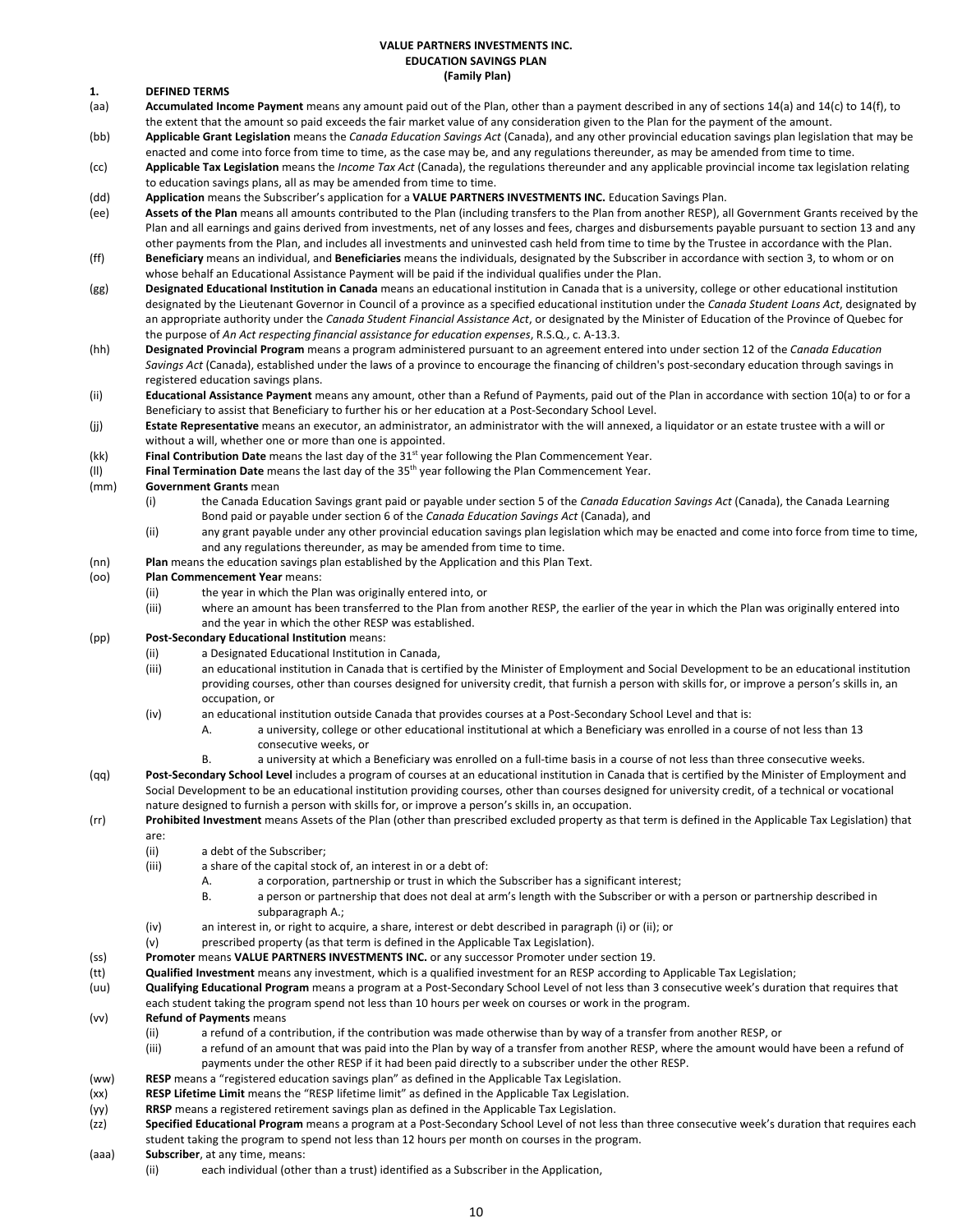- (iii) an individual who has before that time acquired a Subscriber's rights under the Plan pursuant to a decree, order or judgment of a competent tribunal, or under a written agreement, relating to a division of property between the individual and a Subscriber under the Plan in settlement of rights arising out of, or on the breakdown of, their marriage or common-law partnership, or
- (iv) after the death of an individual described in any of (i) and (ii) above, any other person (including the estate of the deceased individual) who acquires the individual's right as a subscriber under the Plan or who makes contributions into the Plan in respect of a Beneficiary,

but does not include an individual whose rights as a Subscriber under the Plan had, before that time, been acquired by an individual in the circumstances described in (ii) above.

Where 2 individuals are identified as Subscribers in the Application, each individual must be a spouse or common-law partner of the other. When the context requires or permits, the singular "Subscriber" shall be read as if the plural "Subscribers" was used.

(bbb) **Trustee** means The Royal Trust Company or any replacement Trustee appointed pursuant to section 16.

#### **2. AGREEMENT**

The application of the Subscriber for a **VALUE PARTNERS INVESTMENTS INC.** Education Savings Plan and this Plan Text constitute an agreement between the Promoter, the Trustee and the Subscriber for an education savings plan.

#### **3. BENEFICIARY**

The Subscriber can designate one or more individuals as Beneficiaries of the Plan provided that each such individual is connected to each living Subscriber, or was connected to a deceased original Subscriber, by blood relationship or adoption (as defined in the Applicable Tax Legislation) and provided that a designation in respect of a particular individual can only be made if:

(ccc) the individual is under 21 years of age at the time of designation, or

- (ddd) the individual was, immediately before the time of designation, a beneficiary under another RESP that allows more than one beneficiary at any one time. In addition, a designation made after 2003 of a particular individual can only be made if:
- (eee) the individual's social insurance number is provided to the Promoter before the designation and the individual is resident in Canada at the time of the designation, or
- (fff) the designation is made in conjunction with a transfer of property into the Plan from another RESP under which the individual was a beneficiary immediately before the transfer and, except where the individual is not a resident of Canada and was not assigned a social insurance number before the designation is made, the individual's social insurance number is provided to the Promoter before the designation.

At any time, subject to the conditions above, the Subscriber may designate another individual to replace a Beneficiary by delivering to the Promoter written notice of such designation in a form satisfactory to, and

containing the information required by, the Promoter. If more than one such replacement designation has been delivered to the Promoter, the one bearing the latest date will govern.

#### **4. NOTICE OF BENEFICIARY DESIGNATION**

Within 90 days after a Beneficiary has been designated by the Subscriber, the Promoter shall notify the Beneficiary (or, where the Beneficiary is under 19 years of age at the time of designation and either ordinarily resides with a parent or legal guardian of the Beneficiary, that parent or legal guardian in writing of the existence of the Plan and the name and address of the Subscriber.

#### **5. CONTRIBUTIONS**

Contributions into the Plan do not include amounts paid into the Plan under or because of the Applicable Grant Legislation or, pursuant to the Income Tax Act, amounts paid into the Plan under or because of a Designated Provincial Program, or any other program that has a similar purpose to a Designated Provincial Program and that is funded, directly or indirectly, by a province.

No contribution may be made to the Plan other than a contribution made by or on behalf of the Subscriber in respect of a Beneficiary or a contribution made by way of transfer from another RESP, provided that:

(ggg) the Beneficiary is resident in Canada when the contribution is made and, unless the Plan was entered into before 1999, the Beneficiary's social insurance number is provided to the Promoter before the contribution is made, or

(hhh) the contribution is made by way of transfer from another RESP under which the Beneficiary was a beneficiary immediately before the transfer, or

(iii) the contribution is made by way of transfer from another RESP, and the parent (as that term is defined at paragraph 252(2)(a) of the *Income Tax Act* (Canada)) of the Beneficiary was the parent of an individual who was a beneficiary under the other RESP and the Beneficiary is a resident in Canada when the contribution by way of transfer is made and, unless the Plan was entered into before 1999, the Beneficiary's social insurance number is provided to the Promoter before the contribution by way of transfer is made.

#### Notwithstanding the foregoing:

- (d) a contribution in respect of a Beneficiary, other than a contribution made by way of transfer from another family plan, can only be made if the Beneficiary is under 31 years of age at the time of the contribution,
- (e) no contribution shall be less than the minimum contribution amount, if any, established by the Promoter from time to time,
- (f) no contribution may be made to the Plan by or on behalf of the Subscriber after the Final Contribution Date, and
- (g) a contribution by way of transfer from another RESP will not be permitted if the other RESP has made an accumulated income payment.

The Subscriber is solely responsible for ensuring that the total amount of contributions made in respect of each Beneficiary under the Plan and any other RESPs does not exceed the RESP Lifetime Limit.

#### **6. GOVERNMENT GRANTS**

Where a Beneficiary is eligible for Government Grants under the Applicable Grant Legislation, at the request of the Subscriber and upon completion and delivery of all forms required under the Applicable Grant Legislation and by the Promoter, the Promoter will apply for Government Grants in respect of the Beneficiary. The Promoter and the Trustee are not responsible for determining whether the Beneficiary is eligible for Government Grants.

The Promoter will cause the Trustee to pay out of the Assets of the Plan any refund of Government Grants required under the Applicable Grant Legislation and Applicable Tax Legislation.

#### **7. INVESTING**

The Assets of the Plan will be invested in accordance with the Subscriber's instructions, in a form satisfactory to the Promoter, provided that any proposed investment complies with the Promoter's investment requirements, if any, communicated to the Subscriber from time to time. The Promoter may, in its sole discretion, retain a portion of the Assets of the Plan in cash for the administration of the Plan. If the Plan has a cash deficit, as determined by the Promoter in its sole discretion, the Promoter may cause the realization of investments in the Plan, at the Promoter's choosing, to cover such cash deficit including for the purposes of paying expenses, taxes, fees and other amounts including for greater certainty, fees and other amounts payable under section 13.

Any uninvested cash will be placed on deposit with the Trustee or an affiliate of the Trustee. The interest payable to the Plan in respect of such cash balances will be determined by the Promoter from time to time in its sole discretion with no obligation to pay a minimum amount or rate. The Trustee will pay interest to the Promoter for inclusion in the Plan and the Promoter shall credit the Assets of the Plan with appropriate interest. The Trustee shall have no responsibility to ensure the interest is included in the Assets of the Plan by the Promoter and will not be liable if such inclusion is not made.

Any segregated fund investments will be held in nominee name. The Promoter and Subscriber shall designate the Trustee as the beneficiary under any segregated fund held under the Plan. Upon the death of the Subscriber, the proceeds of the segregated fund shall be paid to the Plan and form part of the Assets of the Plan to be dealt with according to the terms of this Plan Text.

It is the sole responsibility of the Subscriber to select investments of the Plan and to determine whether any investment should be purchased, sold or retained by the Plan. In the absence of any instructions from the Subscriber, the Promoter may, in its sole discretion, cause the realization of sufficient investments to permit the payment of any amounts required to be paid under the Plan.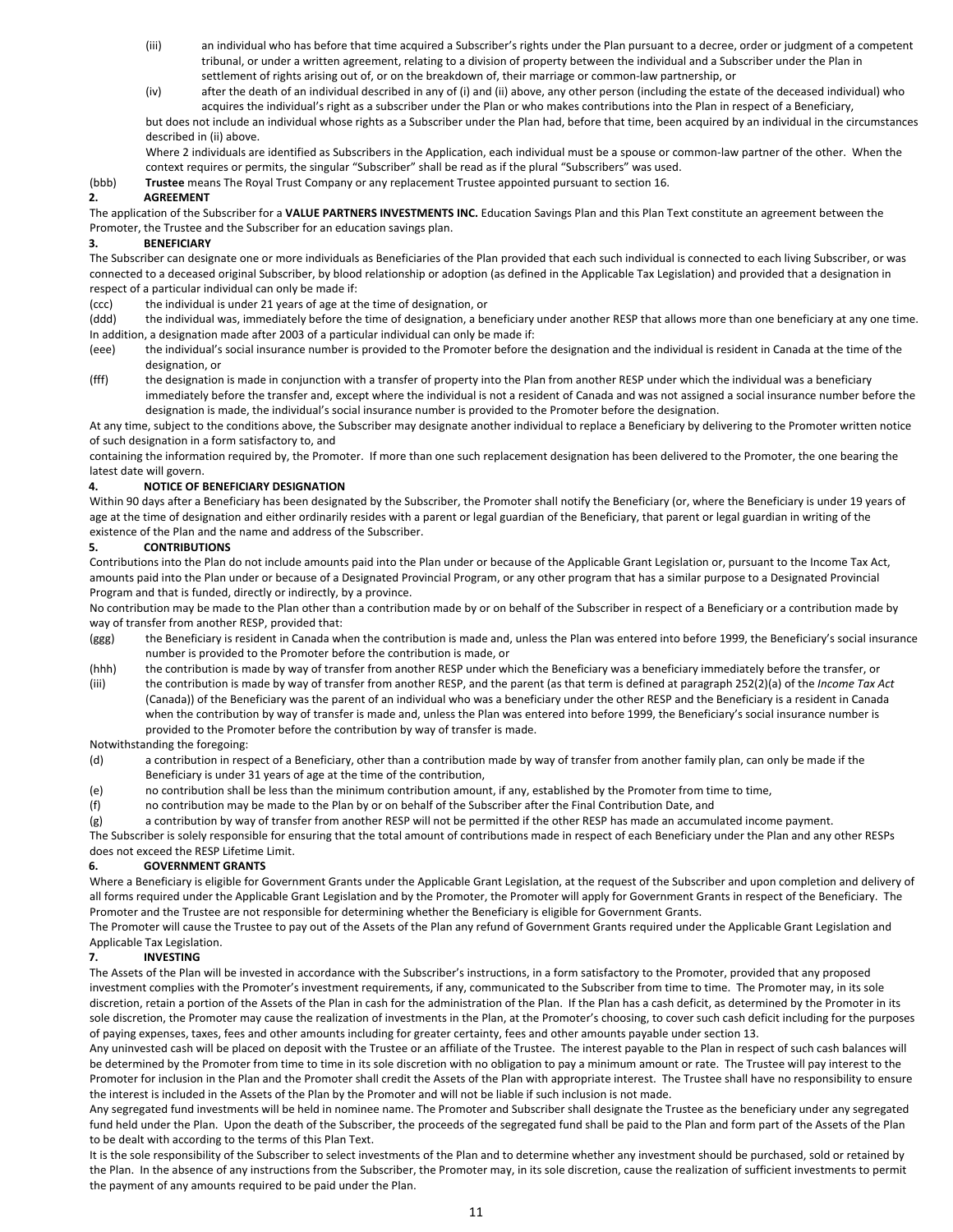The investment of the assets of the Plan shall not be limited in any way to investments authorized for trustees under, or to the criteria in planning or the requirements for diversifying the investment of the assets of the Plan as may be prescribed for trustees by, any applicable federal, provincial or territorial legislation.

It is the sole responsibility of the Subscriber to ensure that investments of the Plan are and remain Qualified Investments and that any such investment is not and continues not to be a Prohibited Investment. After March 22, 2017, the Promoter shall exercise the care, diligence and skill of a reasonably prudent person to minimize the possibility that the Plan holds a non-Qualified Investment.

#### **8. CORPORATE ACTIONS**

The Promoter and the Trustee will not have any duty or responsibility to vote, subscribe, convert or tender the Assets of the Plan in respect of any merger, consolidation, reorganization, receivership, bankruptcy, insolvency proceedings, take-over bids, issuer bids, rights offerings or similar events with respect to the investments of the Plan, except in accordance with a direction from the Subscriber.

#### **9. REFUND OF PAYMENTS**

At any time, the Subscriber may, in a written form satisfactory to the Promoter, request a Refund of Payments, such amount not to exceed the value of the Assets of the Plan less the total amount of all Government Grants held in the Plan.

Within 30 days of receipt of the written request by the Promoter (or such shorter period as the Promoter may determine in its sole discretion), the Refund of Payments will be paid to the Subscriber or to a Beneficiary if so directed by the Subscriber in writing.

Where there is more than one Subscriber at the time a Refund of Payments is requested, the Refund of Payments is deemed to be owed to both Subscribers jointly and may be paid to either both Subscribers or to either one of them, as directed by the Subscribers. Absent such direction, the Refund of Payments will be paid to both Subscribers jointly. Any Refund of Payments made to one or both Subscribers, as the case may be, shall constitute a valid discharge to the Promoter and Trustee for the Refund of Payments paid.

#### **10. EDUCATIONAL ASSISTANCE AND OTHER PAYMENTS**

Upon receipt of instructions from the Subscriber in a form satisfactory to the Promoter, the Promoter shall cause the Trustee to pay out of the Assets of the Plan, including any Government Grants held in the Plan subject to the provisions of the Applicable Grant Legislation, such amount or amounts as the Subscriber directs: (h) to or for a Beneficiary as an Educational Assistance Payment

- (ii) provided either that the Beneficiary
	- A. is enrolled at a Post-Secondary Educational Institution as a student in a Qualifying Educational Program, or
	- B. has attained the age of 16 years and is enrolled as a student in a Specified Educational Program at a Post-Secondary Educational Institution; and
	- (iii) further provided either that the Beneficiary
		- has satisfied the condition set out in section 10(a)(i)A., and
			- (a) has done so throughout at least 13 consecutive weeks in the 12-month period that ends at that time, or
			- (b) the total of the Educational Assistance Payment and all other education assistance payments made under this Plan and any other RESP of the Promoter to or for the Beneficiary in the 12-month period that ends at that time does not exceed \$5,000 or any greater amount that the Minister designated for the purposes of the *Canada Education Savings Act* (Canada) approves in writing with respect to the Beneficiary, or
		- B. satisfies the condition set out in section 10(a)(i)B. and the total of the payment and all other educational assistance payments made under a RESP of the Promoter to or for the Beneficiary in the 13-week period that ends at that time does not exceed \$2,500 or any greater amount that the Minister designated for the purpose of the *Canada Education Savings Act* (Canada) approves in writing with respect to the Beneficiary.

Notwithstanding the above, an Educational Assistance Payment may be paid at any time in the six-month period immediately following the time at which the Beneficiary ceases to be enrolled as a student in the Qualifying Educational Program or the Specified Educational Program if the Educational Assistance Payment would have complied with the above requirements had it been made immediately before that time.

The Trustee will cause all or a portion of each Educational Assistance Payment to be paid from any Government Grants held in the Plan as permitted by and pursuant to the terms of the Applicable Grant Legislation.

The Promoter will determine whether the conditions for paying an Educational Assistance Payment have been satisfied and such determination shall be final and binding on the Subscriber and Beneficiary;

- (i) to, or to a trust in favour of, a Designated Educational Institution in Canada;
- (j) to another RESP so long as no Accumulated Income Payment has been paid under section 10(d); or
- (k) as an Accumulated Income Payment provided that:
	- (ii) the payment is made to, or on behalf of, a Subscriber who is resident in Canada for tax purposes when the payment is made,
	- (iii) the payment is not made jointly to, or on behalf of, more than one Subscriber, and
	- (iv) any of
		- A. the payment is made after the 9<sup>th</sup> year that follows the year of the Plan Commencement Year and each individual (other than a deceased individual) who is or was a Beneficiary has attained 21 years of age before the payment is made and is not, when the payment is made, eligible under the Plan to receive an Educational Assistance Payment,
		- B. the payment is made in the 35<sup>th</sup> year following the Plan Commencement Year, or
		- C. each individual who was a Beneficiary is deceased when the payment is made.

At the Subscriber's request and on receipt of the requisite supporting documentation, where a Beneficiary suffers from a severe and prolonged mental impairment that prevents, or can reasonably be expected to prevent, the Beneficiary from enrolling in a Qualifying Educational Program at a Post-Secondary Educational Institution, the Promoter will apply to the Minister of National Revenue for permission to waive the condition in section 10(d)(iii)(A) for making Accumulated Income Payments.

Where there is more than one Subscriber at the time an Accumulated Income Payment is requested, the payment shall be made to the Subscriber who requested it. Any such payment made to either one of the Subscribers, as requested, shall constitute a valid discharge to the Promoter and Trustee for the payment made.

#### **11. TERMINATION**

The Plan will be terminated on the earliest of the following dates:

- (l) the date indicated by the Subscriber in the Application or such other date designated by the Subscriber by written instrument satisfactory to the Promoter. (If more than one such instrument has been delivered to the Promoter, the one bearing the latest date will govern.),
- (m) the last day of February in the year following the year in which the first Accumulated Income Payment is made from the Plan,
- (n) the date the registration of the Plan as a RESP is revoked by the Minister of National Revenue, and
- (o) the Final Termination Date.
- Where any Assets of the Plan remain on or immediately before the termination of the Plan, the Promoter shall cause the Trustee to pay from the Assets of the Plan: (p) any fees or charges that remain unpaid,
- (q) a Refund of Payments to the Subscriber in the amount that would be permitted under section 9,
- (r) a repayment of any Government Grants as required under the Applicable Grant Legislation, and
- (s) any amount remaining in the Plan after the payments described in (e), (f) and (g) above, to the Designated Educational Institution in Canada designated by the Subscriber or, where such designation has not been made, chosen by the Promoter.
- **12. DESIGNATED EDUCATIONAL INSTITUTION IN CANADA**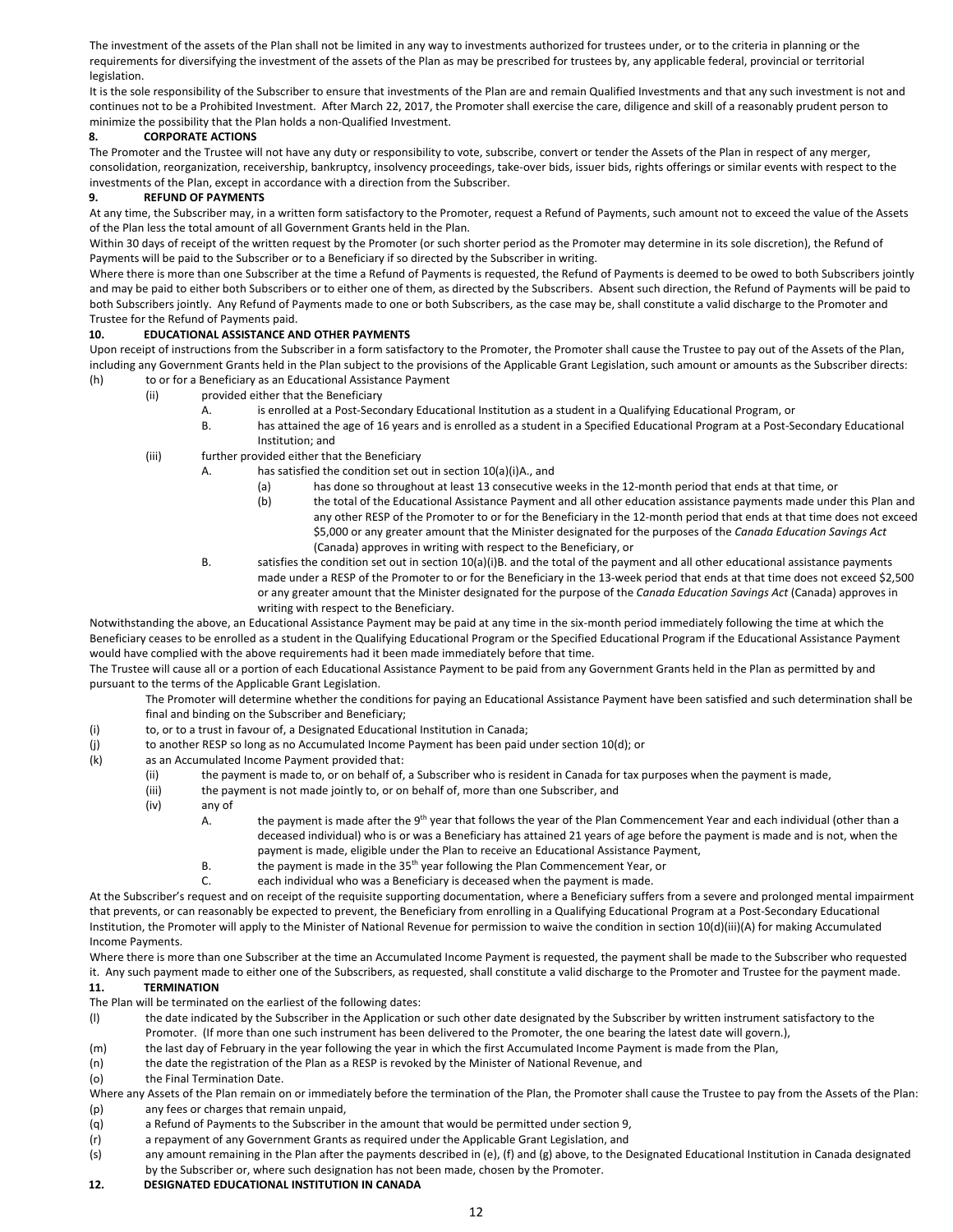The Subscriber shall designate a Designated Education Institution in Canada in the Application or otherwise in a form satisfactory to the Promoter. At any time, the Subscriber may change the Designated Educational Institution in Canada by delivering to the Promoter written notice of such change in a form satisfactory to, and containing the information required by, the Promoter. If more than one such notice has been delivered to the Promoter, the one bearing the latest date will govern.

#### **13. FEES AND CHARGES**

Subject to any limitations in the Applicable Grant Legislation, the Promoter and the Trustee shall be entitled to such reasonable fees and charges as may be established from time to time for their services under the Plan and to reimbursement for all costs and disbursements (including all taxes) reasonably incurred in the performance of their duties hereunder including brokerage fees, commissions and other expenses incurred in the making of any investment. The Promoter and the Trustee are entitled to change the amount of such fees or charges in the future, upon reasonable notice to the Subscriber. Unless paid directly to the Promoter and Trustee, all amounts payable pursuant to this section (together with any applicable taxes) shall be charged against, and deducted from, the Assets of the Plan (excluding any Government Grants) in such manner as the Promoter and the Trustee determine and the Promoter may, in its sole discretion, cause the realization of investments held in the Plan, at the Promoter's choosing, for the purpose of paying such fees and other amounts.

The Subscriber authorizes both the Promoter and the Trustee, together or separately, to appoint and employ agents to who both may delegate, respectively any of the Promoter's and the Trustee's powers, duties and responsibilities under the Plan.

#### **14. APPOINTMENT AND RESPONSIBILITIES OF TRUSTEE**

The Trustee agrees to act as trustee of the Assets of the Plan and shall, subject to the payment of fees and charges pursuant to section 13, irrevocably hold, invest and reinvest the Assets of the Plan for the following purposes:

(t) the payment of Educational Assistance Payments,

(u) the payment of Accumulated Income Payments,

- (v) the Refund of Payments,
- (w) the repayment of amounts (and the payment of amounts related to that repayment) under the *Canada Education Savings Act* (Canada) or under a Designated Provincial Program,

(x) the payment to, or to a trust in favour of, Designated Educational Institutions in Canada, or

(y) the payment to a trust that irrevocably holds property pursuant to a registered education savings plan for any of the purposes set out in (a) to (e) above. The Trustee shall file all information returns and other documents in respect of the Plan as required under the Applicable Tax Legislation and the Applicable Grant Legislation.

#### **15. SELF-DEALING**

The Trustee's services are not exclusive and, subject to the limitations otherwise provided in these terms and conditions on the powers of the Trustee, the Trustee may, for any purpose, and is hereby expressly authorized from time to time in its sole discretion to, appoint, employ, invest in, contract or deal with any individual, firm, partnership, association, trust or body corporate, with which it may be directly or indirectly interested or affiliated with, whether on its own account or on the account of another (in a fiduciary capacity or otherwise), and to profit therefrom, without being liable to account therefor and without being in breach of these terms and conditions.

#### **16. REPLACING THE TRUSTEE**

The Trustee may resign as trustee of the Plan by providing written notice of such resignation within the notice period agreed upon by the Promoter and the Trustee in writing. The Trustee will resign upon receiving 90 days' written notice from the Promoter so long as it is satisfied that the proposed replacement Trustee will properly assume and fulfill the Trustee's duties and liabilities hereunder.

Upon receiving notice of resignation from the Trustee, or upon providing notice to the Trustee to resign, the Promoter shall forthwith select a replacement Trustee. If the Promoter fails to nominate a replacement Trustee within 30 days after receipt of the notice of resignation or providing the notice to the Trustee to resign, the Trustee shall be entitled to appoint a replacement Trustee. The resignation of the Trustee will not be effective until the replacement Trustee has been appointed and until notice of the replacement has been provided by the Promoter to the Minister of Employment and Social Development and any other governmental authority which may require such notice.

Upon the appointment of a replacement Trustee, the replacement Trustee shall, without further act or formality, be and become the Trustee hereunder and, without any conveyance or transfer, be vested with the same power, rights, duties and responsibilities as the Trustee and with the Assets of the Plan as if the replacement Trustee had been the original Trustee. The Trustee shall execute and deliver to the replacement Trustee all such conveyances, transfers and further assurances as may be necessary or advisable to give effect to the appointment of the replacement Trustee.

Any replacement Trustee must be a corporation resident in Canada that is licensed or otherwise authorized under the laws of Canada or a province to carry on in Canada the business of offering to the public its services as a trustee.

Any trust company resulting from the merger or amalgamation of the Trustee with one or more trust companies and any trust company that succeeds to substantially all of the trust business of the Trustee will become the replacement Trustee without further act or formality, subject to prior notice being provided to the Minister of Employment and Social Development and any other governmental authority which may require such prior notice.

#### **17. RESPONSIBILITIES OF THE PROMOTER**

The Promoter shall give notice of the replacement of the Trustee to the Subscriber, the Minister of National Revenue, and any other governmental authority which may require such notice.

The Promoter has ultimate responsibility for the Plan, including the administration of the Plan in accordance with these terms and conditions. The Promoter will apply for the registration of the Plan as a RESP in accordance with the Applicable Tax Legislation.

The Promoter shall file all information returns and other documents in respect of the Plan as required under the Applicable Tax Legislation and the Applicable Grant Legislation.

#### **18. STATEMENTS AND RECORDS**

The Promoter will maintain an account for the Plan in which will be recorded:

- (z) contributions to the Plan by or on behalf of the Subscriber,
- (aa) investments, investment transactions and investment income, gains and losses,
- (bb) amounts and recipients of Educational Assistance Payments,
- (cc) amounts transferred to another RESP,
- (dd) Government Grants repayments,
- (ee) amounts paid to Designated Educational Institutions in Canada,
- (ff) the Refund of Payments available to be made to the Subscriber and the Refunds of Payments already made,
- (gg) the amount of fees and other charges payable by the Plan,
- (hh) Accumulated Income Payments, and
- (ii) the balance of any Government Grants held in the Plan and any other information required under an agreement between the Promoter and the Department of Employment and Social Development Canada and any other governmental authority respecting Government Grants.

#### **19. REPLACING THE PROMOTER**

An annual (or more frequent at the sole discretion of the Promoter) statement will be sent to the Subscriber showing the transactions affecting the Plan for the preceding year.

Provided the written consent of the Trustee has been obtained, such consent not to be unreasonably withheld, at any time, the Promoter may assign its rights and obligations under the Plan to any other corporation resident in Canada that is authorized to assume and discharge the obligations of the Promoter under the Plan so long as prior notice has been provided by the Promoter to the Minister of Employment and Social Development and any other governmental authority which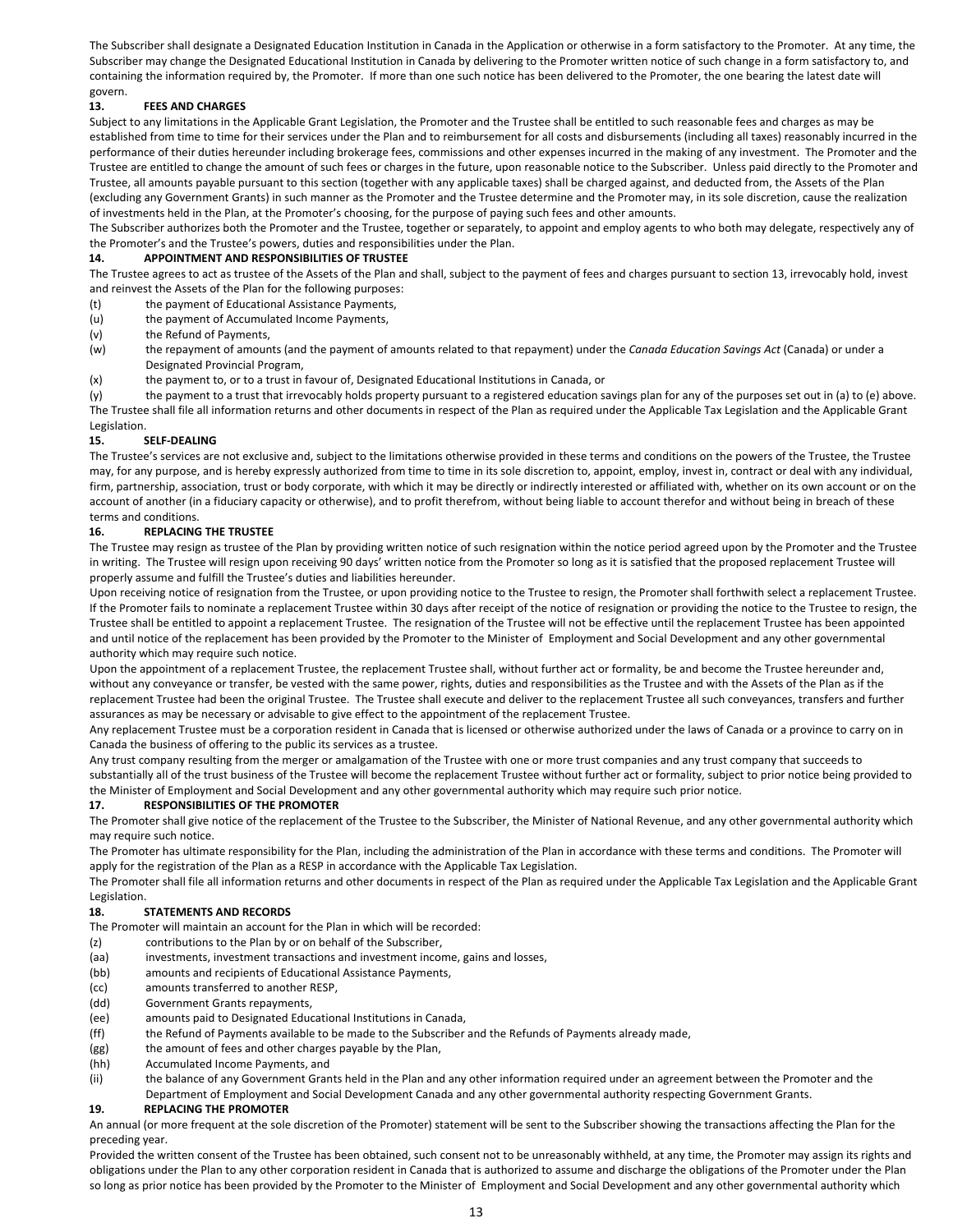may require such prior notice. Any such assignee shall execute any agreements and other documents that are necessary for the purpose of assuming such rights and obligations.

#### **20. LIMITATION OF LIABILITY OF TRUSTEE AND PROMOTER**

The successor Promoter shall give notice of the replacement of the Promoter to the Subscriber, the Minister of National Revenue, and any other governmental authority which may require such notice.

Other than those taxes for which the Promoter is liable and that cannot be charged against or deducted from the Assets of the Plan in accordance with Applicable Tax Legislation:

- (jj) the Promoter and the Trustee shall not be liable for any loss or damage suffered or incurred by the Plan, a Subscriber or a Beneficiary as a result of the purchase, sale or retention of any investment, including any loss resulting from the Promoter or the Trustee acting on the direction of an agent appointed by a Subscriber to provide investment direction;
- (kk) the Promoter and the Trustee shall not be liable in their personal capacity for any tax, interest or penal*ty which may be imposed on the Trustee in* respect of the Plan under Applicable Tax Legislation, as a result of payments out of the Plan or the purchase, sale or retention of any investment, that is not a Qualified Investment:
- (ll) the Subscriber will at all times indemnify the Promoter and the Trustee and save the Promoter and the Trustee harmless in respect of any Government Grant repayments required to be made or taxes which may be imposed on the Promoter or the Trustee as a result of the acquisition, retention or transfer of any investments or as a result of payments or distributions out of the Plan made in accordance with these terms and conditions or as a result of the Promoter or the Trustee acting or declining to act upon any instructions given to the Promoter or the Trustee, whether by the Subscriber or any agent appointed by the Subscriber to provide investment direction.

#### **21. AMENDMENTS TO THE PLAN**

The Trustee or Promoter may change the terms of this Plan Text periodically. The Subscriber will be provided with notice of any such changes. No change to these terms and conditions shall have the effect of disqualifying the Plan as a RESP or disqualifying a Beneficiary as a recipient of Government Grants under the Applicable Grant Legislation and any change may be retroactive.

#### **22. NOTICE**

Any notice given by the Subscriber to the Promoter or Trustee shall be sufficiently given if delivered to the office of the Promoter where the Plan is administered or, if mailed, postage prepaid, addressed to the Promoter at such office and shall be deemed to have been given on the date such notice is delivered or received by the Promoter.

Any notice, statement or receipt to be given by the Promoter to the Subscriber shall be sufficiently given if delivered personally to the Subscriber or, if mailed, postage prepaid, addressed to the Subscriber at the address set out in the Application unless the Subscriber or, where applicable, the Subscriber's Estate Representative or personal representative has notified the Promoter of a new address. Any such notice, statement or receipt shall be deemed to have been given at the time of personal delivery to the Subscriber or, if mailed, on the third day after mailing.

#### **23. SUBSCRIBER INSTRUCTIONS**

All directions, instructions, designations and other information to be provided under the Plan by the Subscriber must be in a form acceptable to the Promoter and the Trustee.

#### **24. PRIVACY**

The Subscriber agrees that any information provided by the Subscriber to the Promoter may be used by and shared between the Trustee, the Government of Canada and the applicable province or territory as required for the administration of the Plan in accordance with these terms and conditions, Applicable Grant Legislation, Applicable Tax Legislation and otherwise in accordance with applicable laws.

#### **25. DATE OF BIRTH, SOCIAL INSURANCE NUMBER AND RESIDENCE**

The Subscriber's statement of a Beneficiary's date of birth and social insurance number on the Application or a written designation shall be deemed to be a certification of the Beneficiary's age and social insurance number and an undertaking by the Subscriber to provide any further evidence of proof of age or social insurance number as may be required by the Promoter.

The Trustee and Promoter shall be entitled to rely upon the Promoter's records as to the current address of the Beneficiary and the Subscriber as establishing his or her respective residency and domicile for the operation of the Plan and any payments from it, subject to the receipt of any written notice to the contrary respecting a change in residency or domicile prior to such payment being made.

#### **26. SUBSCRIBER DEATH**

The Promoter and the Trustee are each authorized as each determines advisable in its sole discretion to release any information about the Plan after the Subscriber's death to either the Subscriber's Estate Representative or a Beneficiary, or both. If the Beneficiary is a minor at the time of his or her death, such information may be released to his or her custodial parent or legal guardian.

Where a Subscriber dies at a time when there are two Subscribers:

- (a) if the Plan was opened outside of the Province of Quebec, the survivor shall assume all rights, privileges and obligations of the deceased Subscriber and the heirs, successors, assigns and legal representatives of the deceased Subscriber shall have no rights under the Plan; or
- (b) if the Plan was opened in the Province of Quebec, the *Civil Code of Quebec* and other applicable laws will apply.

#### **27. PAYMENT INTO COURT**

If there is a dispute about who is legally authorized to direct and receive payments from the Plan after the death of the Subscriber, the Promoter and the Trustee are entitled to either apply to the court for directions or to pay all or a portion of the Assets of the Plan into court and, in either case, fully recover any legal costs incurred in this regard as a cost or disbursement in respect of the Plan. The Promoter and the Trustee will not be liable for any penalty, or any loss or damage resulting from the repayment of Government Grants as required under the Applicable Grant Legislation, that may occur as a result of any such payment of Assets of the Plan into court.

#### **28. HEIRS, REPRESENTATIVES AND ASSIGNS**

These terms and conditions shall be binding upon the heirs, Estate Representatives, attorneys, committees, guardians of property, other legal and personal representatives and assigns of the Subscriber and upon the respective successors and assigns of the Trustee and the Promoter and their directors, officers, employees and agents, as well as their respective estates, Estate Representatives, heirs, attorneys, committees, guardians of property, other legal and personal representatives and assigns.

#### **29. LANGUAGE**

The parties hereto have requested that all documents relating to the Plan be in English. Les parties ont demandé que tout document se rapportant au régime soit en anglais.

#### **30. GOVERNING LAW**

The Plan shall be governed by and construed in accordance with the laws of the Province of Ontario and the laws of Canada applicable therein. The Subscriber expressly agrees that any action arising out of or relating to the Plan shall be filed only in a court located in Canada and the Subscriber irrevocably consents and submits to the jurisdiction of such court for the purposes of litigating any such action. **CRA approved (07/31/2018)**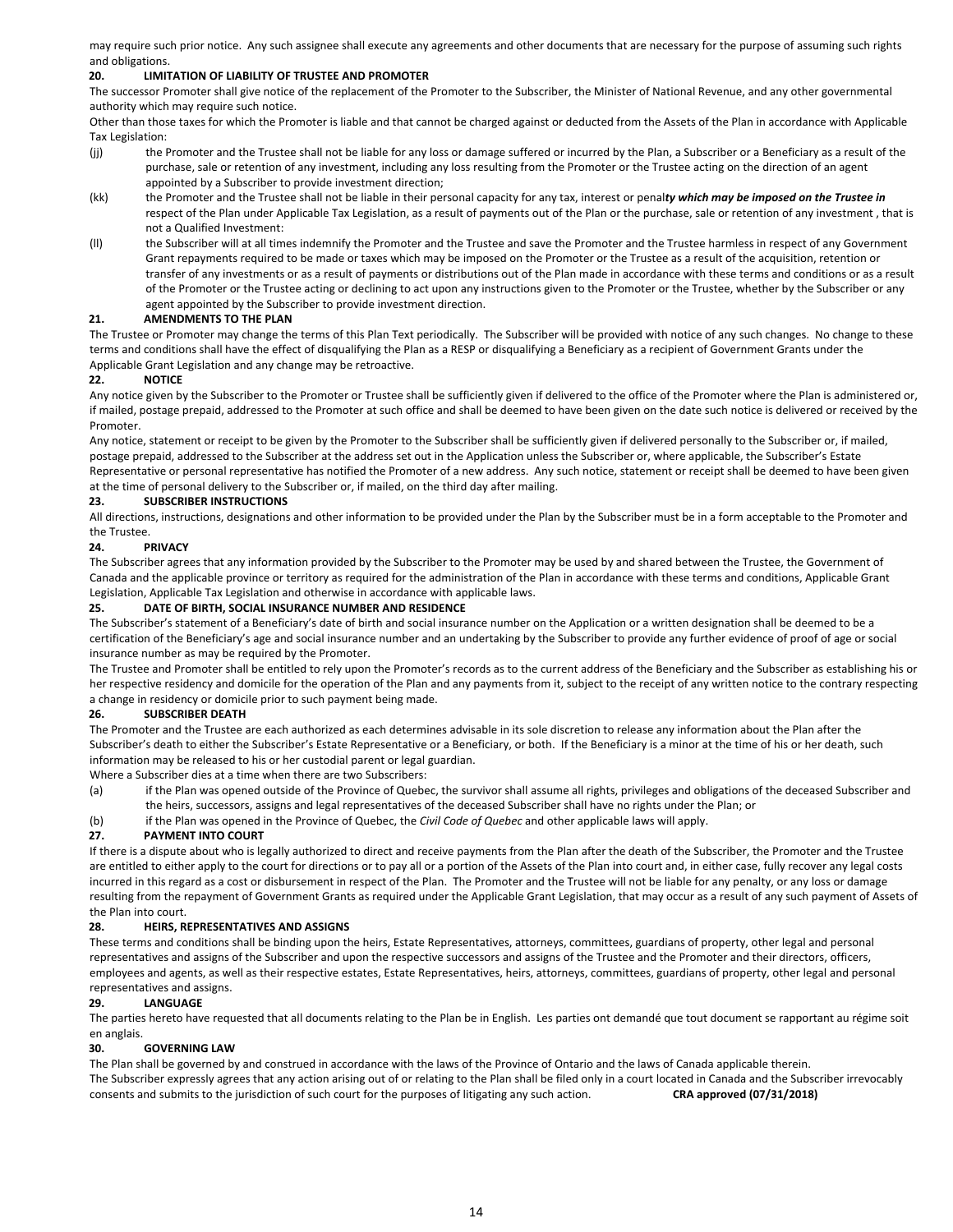#### **Pre-Authorized Chequing Plan (PAC) Agreement – Terms and Conditions**

By signing this application, you hereby waive any pre-notification requirements as specified by section 15(a) and (b) of the Canadian Payments Association Rule H1 with regards to PACs. If you have indicated on the application that you want to make regular deposits using a Pre-Authorized Chequing Plan (PAC), you authorize Value Partners Investments Inc. (VPI) to debit the bank account provided for the specified amount(s) and in the frequencies selected. If this is for your own personal investment, your debit will be considered a Personal Pre-authorized debit agreement (PAD) by Canadian Payments Association definition. If this is f or business purposes, it will be considered a Business PAD. Monies transferred between CPA members will be considered a Funds Transfer PAD. You have certain recourse rights if any debit does not comply with this agreement. For example, you have the right to receive reimbursement for any debit that is not authorized or is not consistent with this PAC Agreement. To obtain more information on your recourse rights, you may contact your financial institution, VPI or visit www.cdnpay.ca.

You may change these instructions or cancel this plan at any time, subject to providing VPI notice of at least 48 hours prior to the next PAC run date. To obtain a sample cancellation form, or for more information on your right to cancel a PAC agreement, you may contact your financial institution, VPI or visit www.cdnpay.ca. You agree to release the financial institution and VPI of all liability if the revocation is not respected, exception the case of gross negligence by the financial institution or VPI. VPI is authorized to accept changes to this agreement from your registered dealer or your financial advisor in accordance with the policies of that company, in accordance with the disclosure and authorization requirements of the CPA.

You agree that the information in this form will be shared with the financial institution, insofar as the disclosure of this information is directly related to and necessary for the proper application of the rules applicable for PACs. You acknowledge and agree that you are fully liable for any charges incurred if the debits cannot be made due to insufficient funds or any other reason for which you may be held accountable. You confirm that all persons whose signature are required to authorize transactions in the bank account provided have read and agreed to these terms and signed this application.